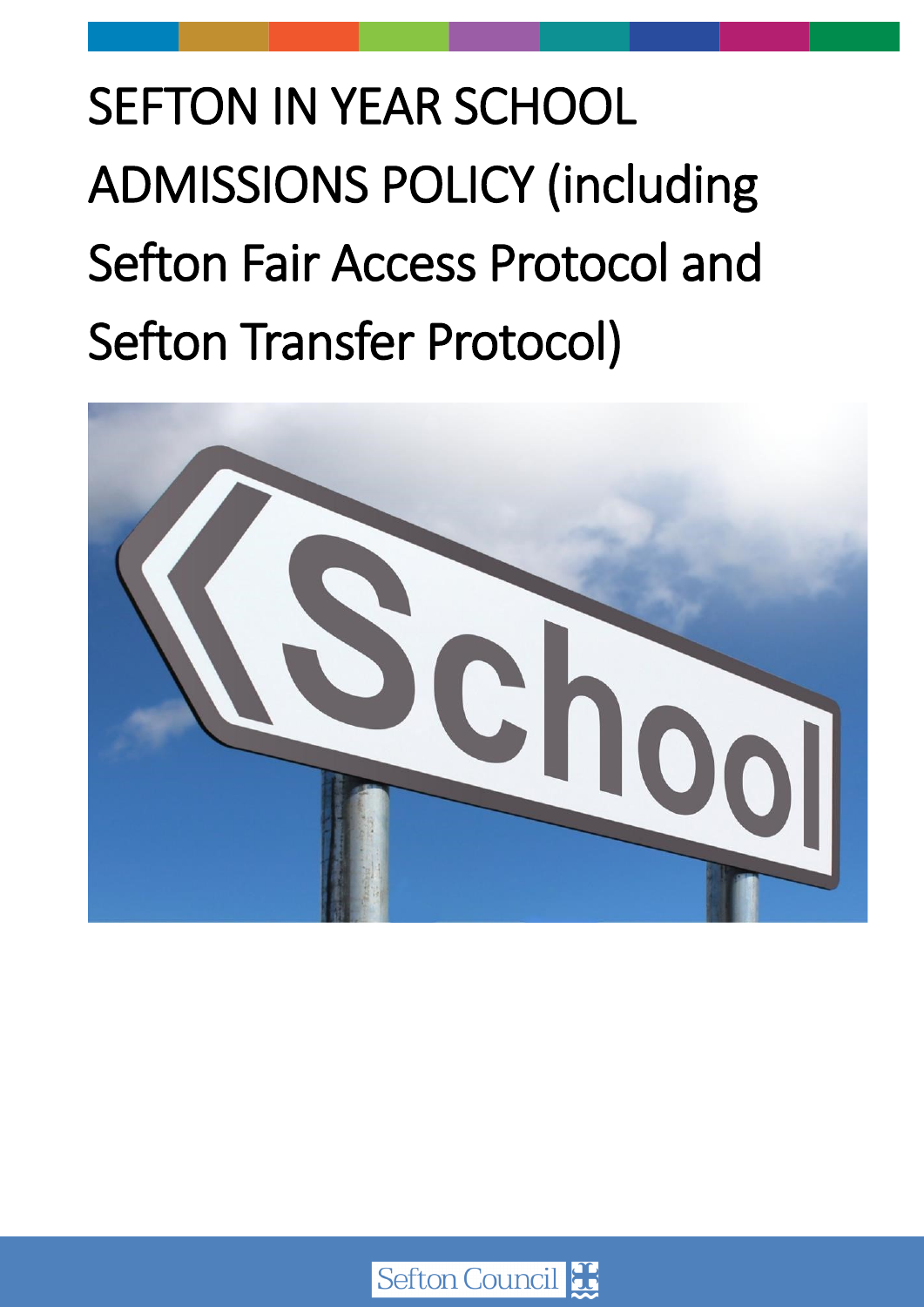#### **CONTENTS**

|                                                                      | Page<br>Number |
|----------------------------------------------------------------------|----------------|
| Introduction                                                         | 3              |
| <b>General In Year Admission Arrangements</b>                        | 4              |
| Children with an Education Health & Care Plan (EHCP)                 | 4              |
| <b>Infant Class Sizes</b>                                            | 5              |
| Admission of children outside of their normal age group              | 5              |
| <b>Shared Parental Responsibility</b>                                | 5              |
| Home Address & House Moves                                           | 6              |
| In Year Admissions Process - House Moves                             | $\overline{7}$ |
| In Year Admissions Process - School Transfers (without a house move) | $7 - 8$        |
| Next Steps (how an application is processed)                         | 8              |
| <b>Refusals</b>                                                      | 9              |
| <b>Admission Appeals</b>                                             | 10             |
| <b>Waiting Lists</b>                                                 | 10             |
| <b>Contact Details</b>                                               | 11             |
| Appendix One - Important Information for Schools only                | 12             |
| Appendix Two - Fair Access Protocol                                  | $13 - 18$      |
| Appendix Three - School Transfer Protocol                            | 19-25          |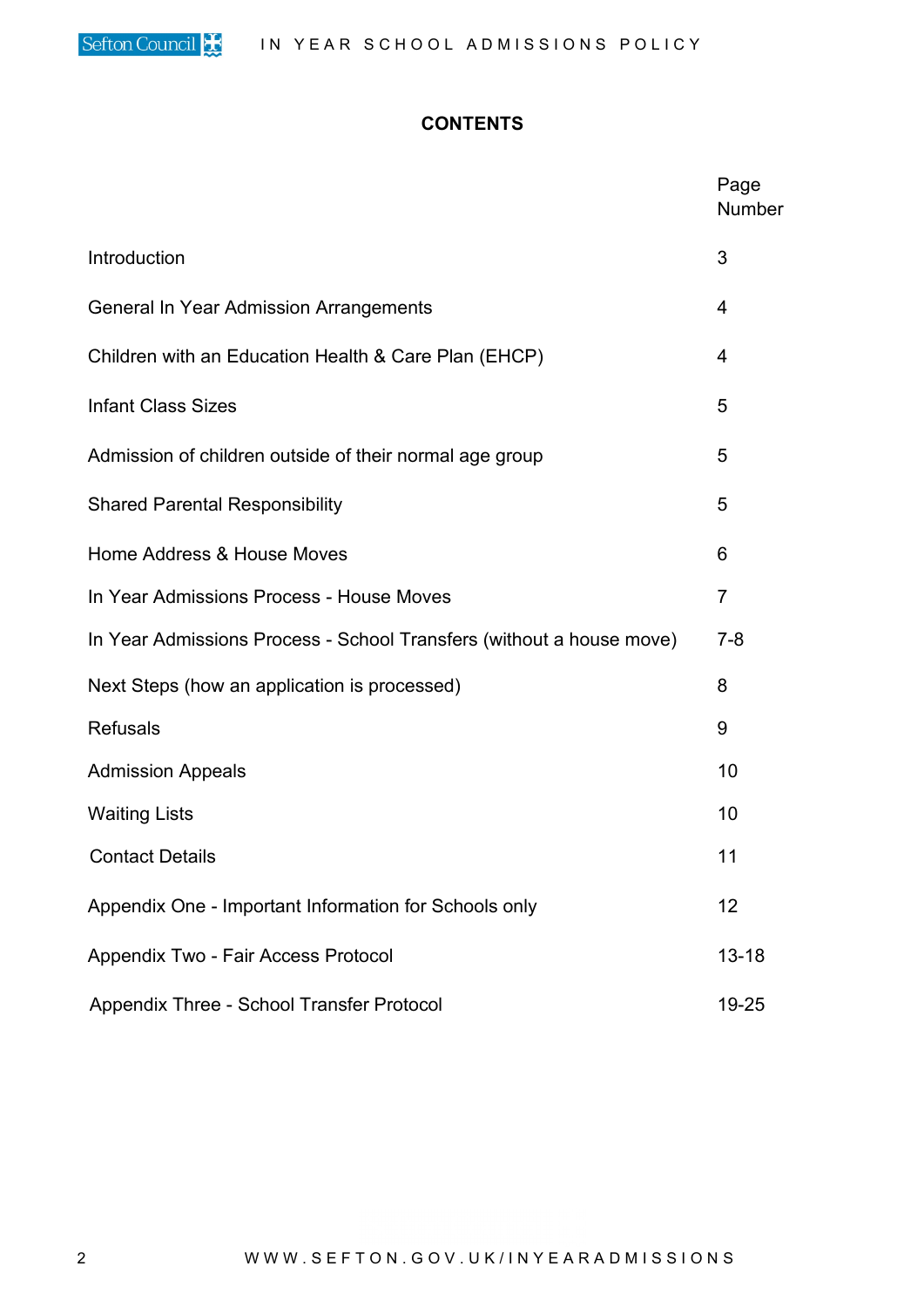### **INTRODUCTION**

Since 2010, Sefton Local Authority has successfully implemented a fully co-ordinated scheme for processing all In Year admissions to Sefton Schools. This policy applies to the admission of pupils who are of school age (up to 16 years old) requesting admission to a Sefton school during the academic year. This policy does not apply to special schools, specialist units or independent schools.

On 1 September 2021 the School Admissions Code 2021 came into effect. This policy has been updated to meet the legal requirements set out in the new code.

- 1. Sefton Local Authority provides a suitable application for parents to complete when applying for a place (in year) for their child at any school within Sefton (except Independent schools). Applications and further guidance notes are available on the Sefton website.at [www.sefton.gov.uk/inyearadmissions](http://www.sefton.gov.uk/inyearadmissions) The Local Authority will provide upon request, information to a parent/carer about the number of places available at schools within its area.
- 2. There are two types of In Year requests for admission to a Sefton school:
	- a. **In Year admission application** where a child has moved into Sefton from other areas or from abroad or has moved a significant distance within Sefton and needs to be admitted to a new local school.
	- b. **School Transfer** where a child is already attending a school inside or outside of Sefton and requests to transfer to another school, for reasons **other than a house move.**
- 3. The School Admissions Code also requires all Local Authorities to have a **Fair Access Protocol.** The Protocol applies to **unplaced children** from certain groups of vulnerable or hard to place children where they are having difficulty securing a school place through the normal In Year (outside of the normal admissions round) admissions procedures. Further details can be found on pages 13 to 18.
- 4. The school to school transfer process has been introduced to address many inter-related issues that have been identified where children that would meet a Fair Access threshold, request to transfer school, and where no house move has taken place. Sefton has developed a School Transfer Protocol for pupils who may difficulty securing a school transfer. Further details can be found on pages 19 to 25.
- 5. Sefton Local Authority has developed the In Year admissions system, Sefton Fair Access Protocol & Sefton Transfer Protocol in agreement with Sefton Headteachers' groups.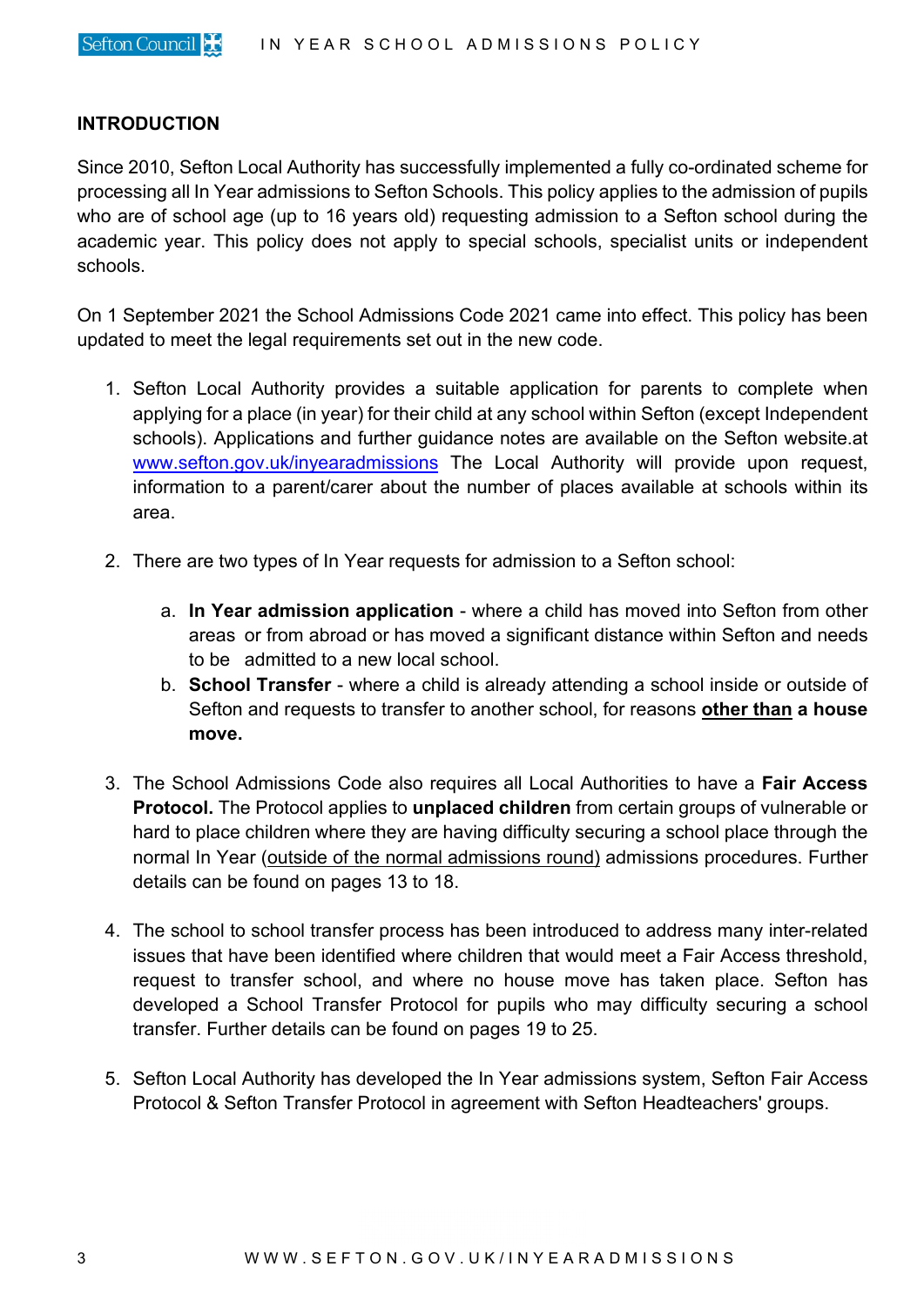### **GENERAL IN YEAR ADMISSION ARRANGEMENTS**

Parents with children of statutory school age who move to a new house and require a new school place within Sefton outside of the normal admissions rounds should apply for a school place using the application form **Sefton A1 Admission Form** (In Year admission due to a house move) OR (if available) apply online using the Citizen Portal system**.** The application form and guidance notes are available to download/print from the Sefton council website [www.sefton.gov.uk/inyearadmissions](http://www.sefton.gov.uk/inyearadmissions) .

#### **PUBLISHED ADMISSION NUMBER**

Each school has a published admission number that has been agreed for the cohort of children starting at the school, i.e. those in reception or those transferring from Primary into Year 7 (these are referred to as the normal admissions round). Ordinarily a school would not admit above their published admission number.

A school can agree to have a different admission number for In Year admissions for other year groups within the school.

#### **CHILDREN WITH AN EDUCATION, HEALTH AND CARE PLAN( EHCP)**

All Sefton Schools will meet their legal obligation to admit a pupil who has an EHCP where the school is named in the plan. An EHCP is a legal document that describes a child or young person's special educational, health and social care needs. It explains the extra help that will be given to meet those needs, and it will include the name of a specific educational establishment that the child will attend in order to meet their needs. This is not the same as a SEN Support Plan or a child receiving additional help within the classroom.

The School Admissions Team is **NOT** involved in allocating a school place for children who have an EHCP. For children with an EHCP **who live in Sefton**, if they wish to change school placement an Annual Review Meeting must be held to discuss the request to change placement. Families should contact their current school or their SEN Casework Officer at the Local Authority to arrange this. The contact details: for Sefton Council Special Educational Needs Team are:

Assessment, Resource and Provision Planning Team, Ainsdale Hope Centre, Sandringham Road, Ainsdale, PR8 2PJ. Email: [special.needs@sefton.gov.uk](mailto:special.needs@sefton.gov.uk)  Telephone: 0151 934 2347.

Further information is also available online: [www.seftondirectory.co.uk/localoffer](http://www.seftondirectory.co.uk/localoffer)

For children with an EHCP **who do not live in Sefton** but wish to move to a Sefton school, parents should contact their child's current school or the SEN Casework Officer at the home Local Authority for further details on how the EHCP can be transferred or adjusted.

For children who do **NOT** have an EHCP but do have Special Educational Needs or disabilities, the In Year School Admission form should be completed in the usual way.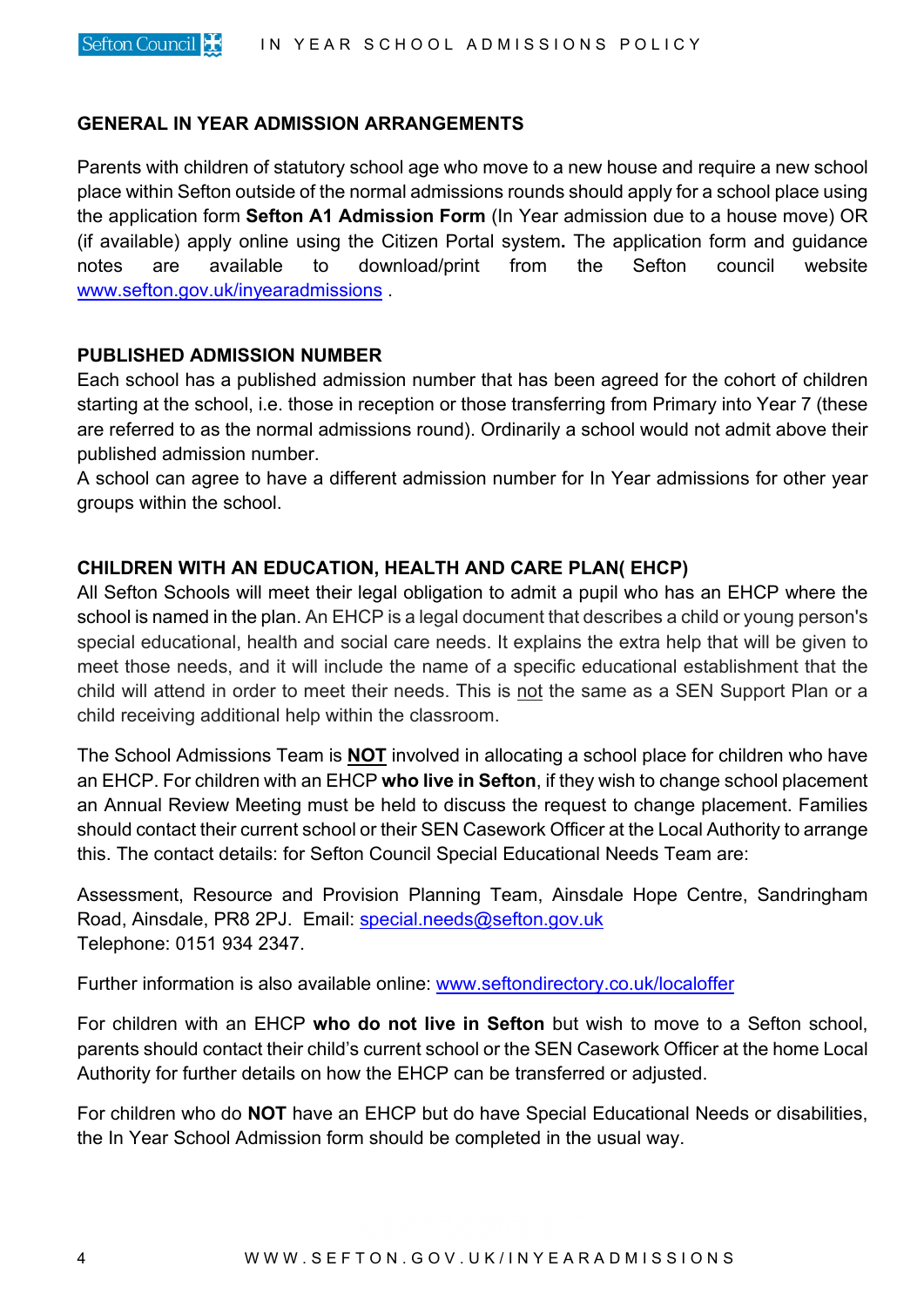## **INFANT CLASS SIZE**

Infant classes (Reception, Year 1 & Year 2) must not contain more than 30 pupils with a single school teacher unless any additional child admitted meets the specified criteria of an "excepted child" as set out in paragraph 2.16 of the School Admissions Code 2021.

## **ADMISSION OF CHILDREN OUTSIDE OF THEIR NORMAL AGE GROUP**

All in year admission applications are processed based on the child's **chronological age group**. Current guidance from the Department for Education states that "the government would agree that, in general, children should be educated in their normal age group, with the curriculum differentiated as appropriate. Children should only be educated outside of their normal age group in very limited circumstances".

Parents do not have the right to insist that their child is admitted to a particular age group, but they may make a request for this to happen Requests will be considered on an individual basis and a decision will be made in the best interests of the child. This will include taking account of:

- The parents' views.
- Information about the child's academic, social and emotional development.
- Where relevant their medical history and the views of a medical professional.
- Whether they have previously been educated outside of the normal year group.
- Whether they may naturally have been in a lower age group if it were not for being born prematurely.
- The opinion of the Head Teacher of the school concerned.

It will be a matter for each individual headteacher to decide if the child should be taught outside of their chronological age group **once the child has been admitted into the new school**.

## **SHARED PARENTAL RESPONSIBILITY**

The Local Authority has an **obligation** to process an application for a school place that has been signed and submitted by a parent/carer stating that they have parental responsibility. The Local Authority can only process ONE application form per child, from one address. In cases where parents are separated and both have retained joint responsibility, only one application form will be accepted, from the parent with whom the child primarily resides. The home address used will be that which is directed by the court, or the address where the child lives for the majority of the school week. If the child's time is split equally between two homes, the address of the parent who receives the child benefit will normally be used. **In all cases and in the best interests of their child, the Local Authority requires parents to resolve matters between themselves prior to submitting an application (taking legal advice if necessary)**.

It is a parent/carers responsibility to ensure that any request for a new school placement does not breach any existing court orders. The local Authority is required to process an application that has been submitted unless there is a specific court order produced that prohibits the child from changing school.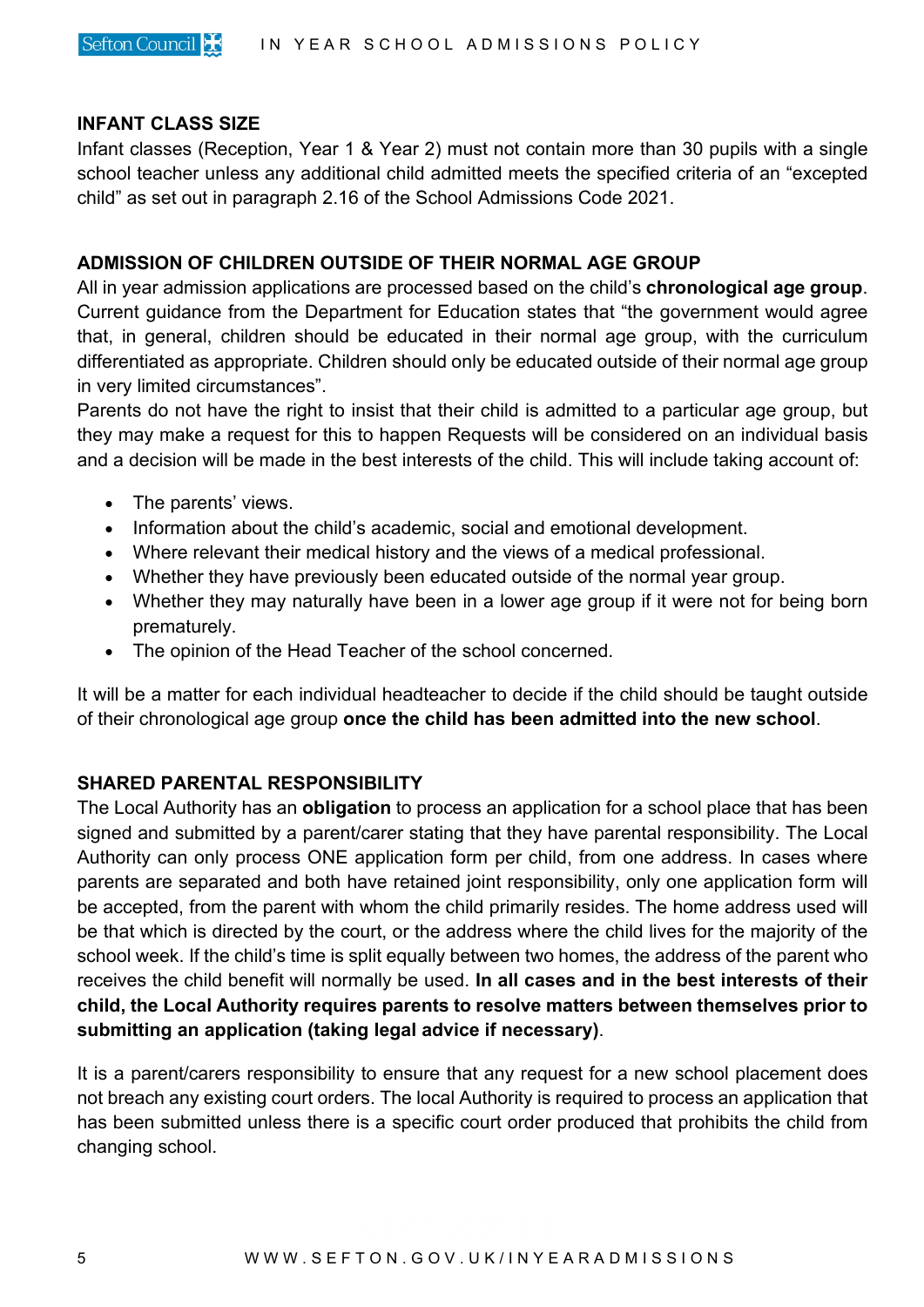**THE LOCAL AUTHORITY WILL NOT INTERVENE AND CANNOT RELEASE ANY INFORMATION, WHERE DISPUTES OR DISAGREEMENTS ARISE BETWEEN PARENT(S)/CARER(S) IN RELATION TO ANY PROPOSED OR SUBMITTED APPLICATION FOR A SCHOOL PLACE.**

## **HOME ADDRESS - IN YEAR ADMISSIONS DUE TO A HOUSE MOVE**

Sefton Local Authority can only process an application from one permanent home address. This must be the address where the parent(s)/carer(s) with legal responsibility lives with the child. The address given on the application form should be the child's current home address (see next section for future house moves). The address of childminders or businesses will not be accepted. The Local Authority requires evidence of the home address/proposed address stated on the application form.

Please refer to the application Guidance Notes for further information. Applications submitted without satisfactory evidence of the home address may delay an application or affect a child's position on any waiting list for a school.

The Local Authority (or Admission Authority) reserves the right to undertake all necessary investigations and request appropriate evidence of a child's permanent home address, as fit the individual circumstances. **The School Admissions Code allows Admission Authorities to withdraw a place offered to a child if it is found that fraudulent or potentially misleading information has been provided in order to obtain a school place.** 

#### **FUTURE HOUSE MOVES**

The Local Authority (LA) cannot pend school places for an applicant in advance of a house move during the school year. Therefore, the LA will not consider an In Year admission application without a proposed moving address, proposed moving date and some evidence of the proposed address. The moving date should be within 4 weeks of the application being submitted.

Acceptable evidence of the new address will be a solicitor's letter confirming that contracts are due to be exchanged and signed on the new property together with the date, or a copy of a tenancy agreement for the new address. In some circumstances independent evidence which confirms residency at the new address may also be required (e.g. temporary residency with family or friends). Evidence of the disposal of a previous property may also be requested where there is any uncertainty or dispute in establishing a home address for the purposes of allocating a school place.

Applications submitted without the satisfactory evidence of a proposed address may delay an application or affect a child's position on any waiting list for a school.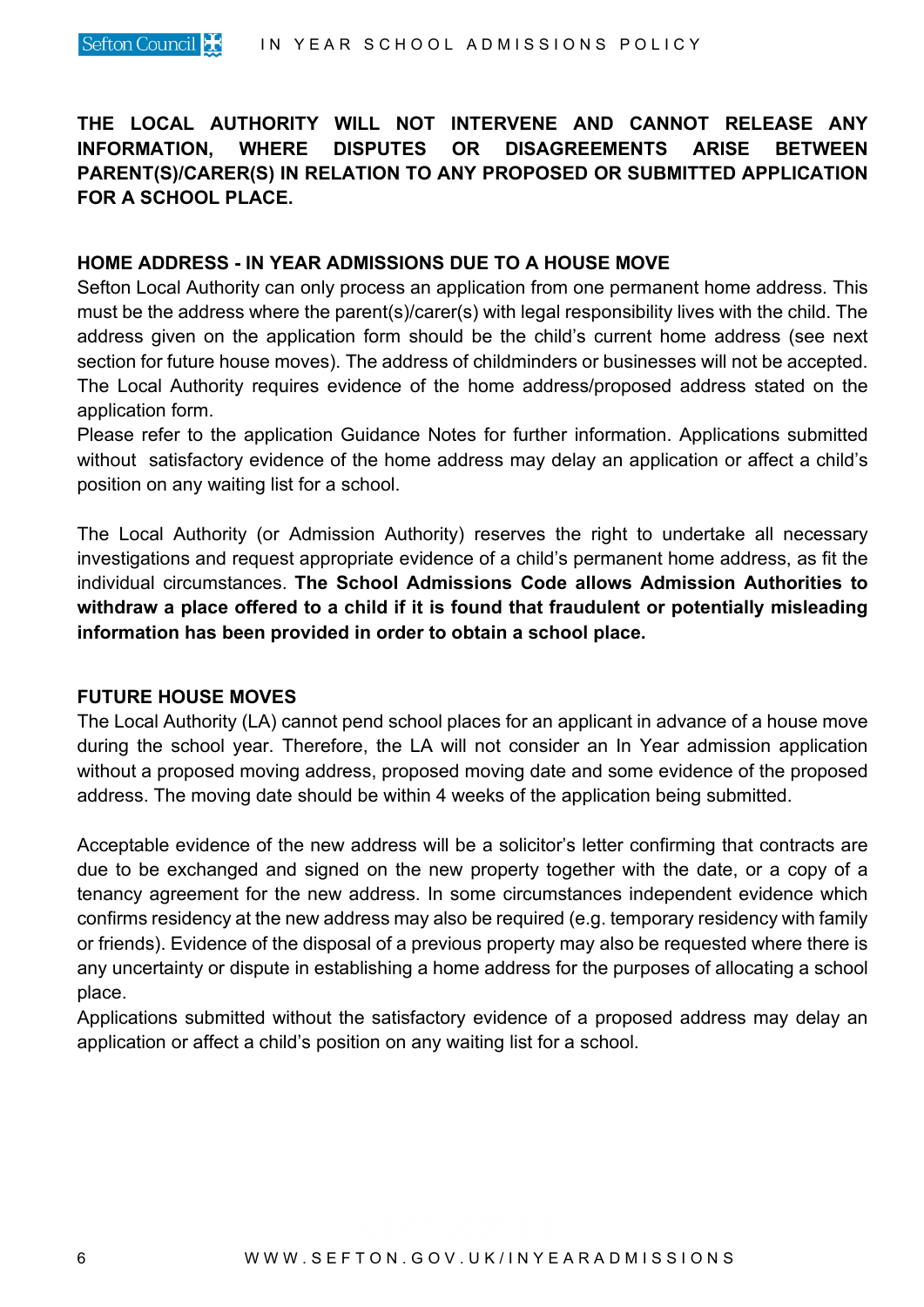The Local Authority (or Admission Authority) reserves the right to undertake all necessary investigations and request appropriate evidence of a child's home address, as fit the individual circumstances. **The School Admissions Code allows Admission Authorities to withdraw a place offered to a child if it is found that fraudulent or potentially misleading information has been provided in order to obtain a school place.** 

## **Crown Servants/Children of UK Service Personnel (UK Armed Forces)**

For children of UK service personnel (UK Armed Forces) or crown servants returning from overseas, the Local Authority will accept the posting or return address and allocate a school place (where there is a place available) in advance of the family arriving in the area, provided that the application is accompanied by an official letter from the Ministry of Defence confirming a relocation date and address. All applications are still considered according to the admissions criteria for the individual school(s) requested.

# **IN YEAR ADMISSION APPLICATION PROCESS - HOUSE MOVES (FORM A1)**

- a) The A1 application form and guidance notes are available for any applicants who have moved or propose to move house and require a new school place at a Sefton school. The application allows parents to apply for up to three preferred schools (excluding independent schools and special schools), and to give reasons for their preferences if they wish to do so.
- b) On receipt of an A1 form the LA will, where possible, send a request to the child's current school for additional information about the child's education attainment (form A2). **The School Admissions Code 2021 para 2.28 prohibits children being refused admission because information has not been provided from their previous school.**
- c) Families moving to a new house **outside** of Sefton into a different local authority area, should contact the local authority where they are moving into, as their home authority, if they require a place at a school within the new area.

# **IN YEAR SCHOOL TO SCHOOL TRANSFER ARRANGEMENTS (FORM T1)**

A school transfer applies to any pupil already attending a school (inside or outside of Sefton) who wants to transfer to a **school within Sefton**, where no house move has taken place. The same form is used for both primary and secondary schools. Parents/Carers will be provided with a **School Transfer application form (T1)** and guidance notes, setting out the process for a school transfer request and what parents/carers should consider before requesting to transfer their child to a new school.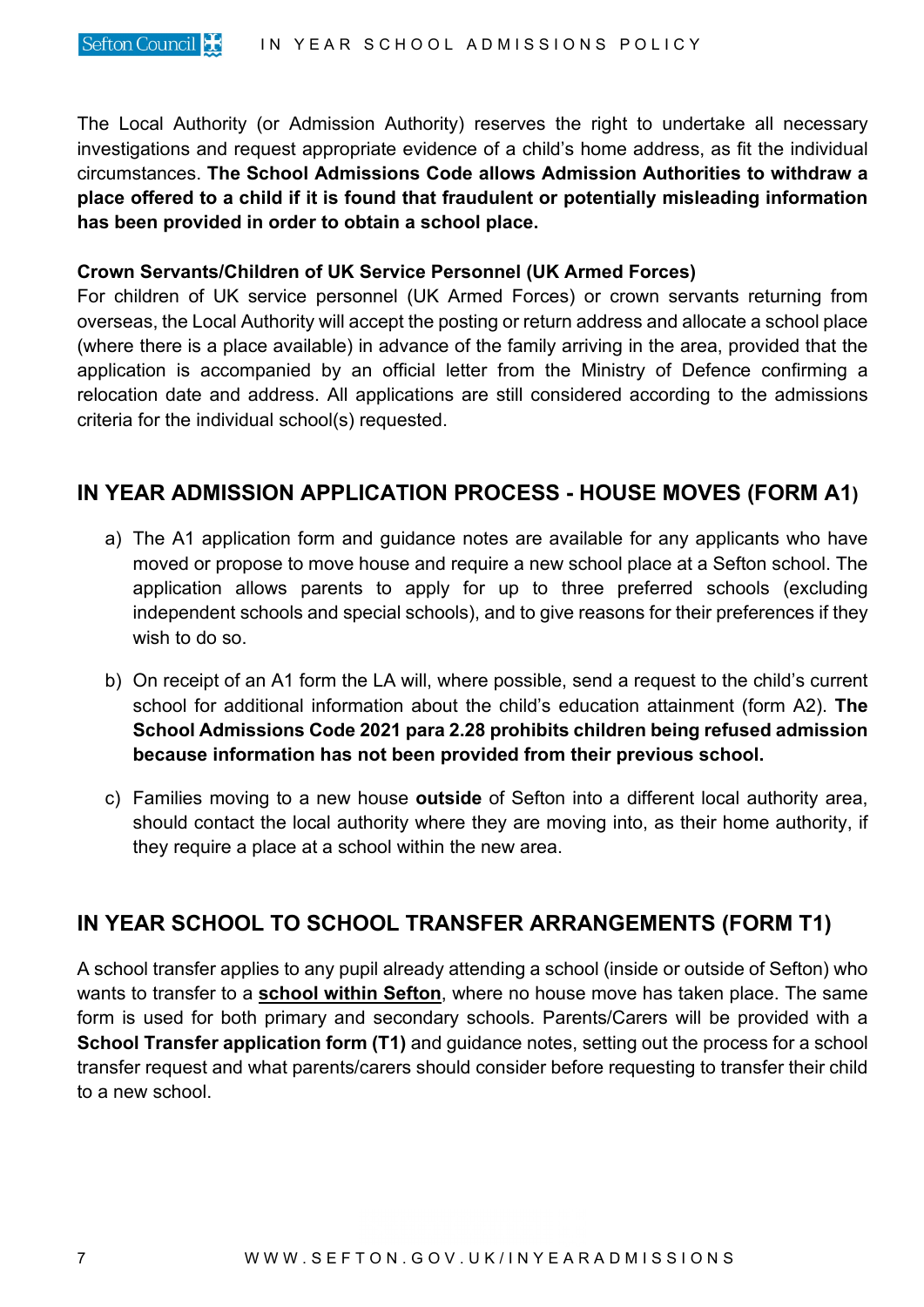If the school being requested is located **outside of Sefton**, the applicant must contact the relevant Local Authority where the school is located. Sefton LA will only process transfer applications for Sefton schools.

The transfer process consists of 2 stages:

## **Stage 1 – Completion of T1 by Parent/Carer**

The Parent/Carer completes section A of the transfer application form. The Parent/Carer submits the completed application form (section A) to the **current school**.

## **Stage 2 – Completion of T1 by School**

The current School completes Section B of the application form. This must be completed **within 5 working days**. Once Section B has been completed, the current school must return the **completed** form (scanned) to Sefton Admissions Team via email: [iyadmissions@sefton.gov.uk](mailto:iyadmissions@sefton.gov.uk) 

# **NEXT STEPS**

## **How the LA processes applications**

The LA In Year Admissions Team will register each submitted application within the school admissions electronic database and send an acknowledgement to the applicant. The acknowledgement contains a link to the Sefton website for further information regarding the processing of In Year applications, including statutory timescales. This information can be accessed at: [www.sefton.gov.uk/inyearadmissions](http://www.sefton.gov.uk/inyearadmissions)

The LA In Year Admissions Team processes all applications in the **strict date order** that they are received**.** In the unusual circumstances where there are more applications received on the same day for one particular school place, the school's admissions criteria will be applied to each application received in order to allocate the available place. In respect of Voluntary Aided schools, the school will apply the admissions criteria and advise the local authority which child should be offered the available place.

## **Offers**

Where a place is available at the requested school, the place will be provisionally allocated to the child by the LA In Year Admissions Team. This will remove a vacancy from the school. The application and additional information (if applicable) will be sent via email to the school with a request to admit the child as soon as possible.

The school **MUST** contact the applicant directly to arrange for the child's admission without delay or condition. The school **MUST** then notify the LA In Year Admissions Team **within 3 school days of receiving the request** of the date that the child will be admitted to the school.

**All applicants being offered places will be contacted by the school directly in order to make arrangements and agree a start date.**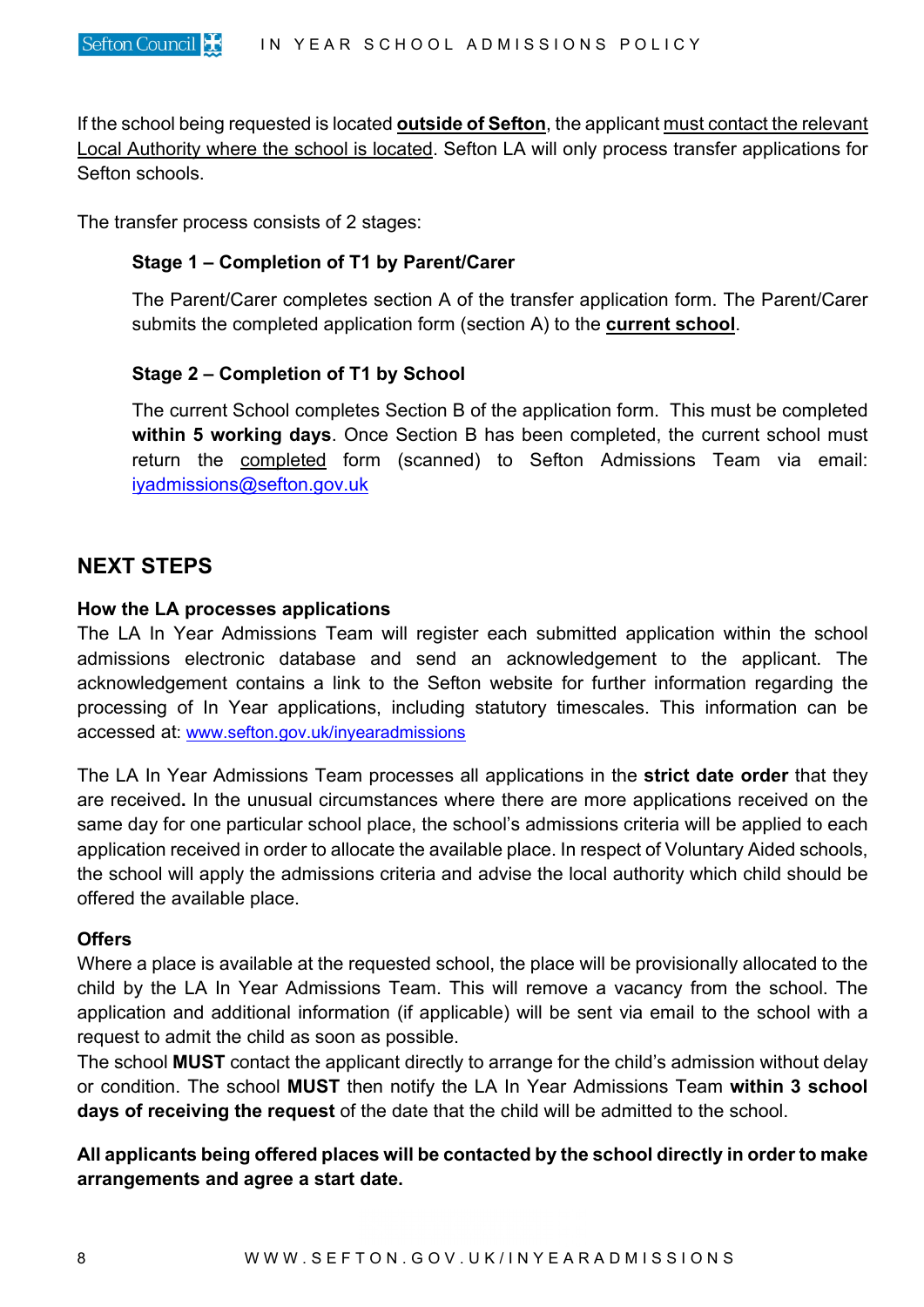#### **Fair Access Protocol**

The Fair Access Protocol may be used to place certain groups of **UNPLACED** children, where they are having difficulty in securing a school place In Year, and it can be demonstrated that reasonable measures have been taken to secure a place through the usual In Year admission procedures. For example, where an application has been made to at least one school and this has been refused, or the local authority has confirmed that there are no places available at any school within a reasonable distance of the home address. Please refer to Appendix Two for further information.

#### **School Transfers Protocol**

The School Transfers Protocol **may** be used to place certain groups of children, where they are having difficulty in securing a school place In Year. In some circumstances it may be appropriate for a pupil to have a 'managed move' to another school. Please refer to Appendix Three for further information.

#### **Refusals**

If there are NO places available at the school named as the first preference, the Local Authority will automatically refuse the application on behalf of the school.

Where a place cannot be offered at the first preferred school, the parent will be advised of the outcome of their application in writing by the Local Authority. Within this letter, parents will be offered the right to appeal to an Independent Appeal Panel and, if applicable, offered a place at their next preferred school.

**Movers in only -** If the Local Authority is unable to meet any of the requested preferences, a place will be offered at the school **nearest to the child's home address that has a place available**. If there is no school place within a reasonable distance to the new home address (and the address must have been verified by the In Year Admissions Team – see page 6), the application may be referred to the Fair Access Panel (by the LA) to allocate a school place, however the right of appeal still remains.

FOR SCHOOL TRANSFERS, NO ALTERNATIVE OFFER IS MADE AS THE CHILD ALREADY HAS A SCHOOL PLACE.

In certain exceptional circumstances a school may refuse to admit a child. If applicable, the Local Authority's Fair Access or School Transfer Protocol will be applied, and the application will be referred to the appropriate panel for a school to be allocated. Please see Appendix Two and Three for further information.

#### **Accepting places**

The applicant will be required to complete and return a reply slip to the local authority for any preference refused or alternative place being offered.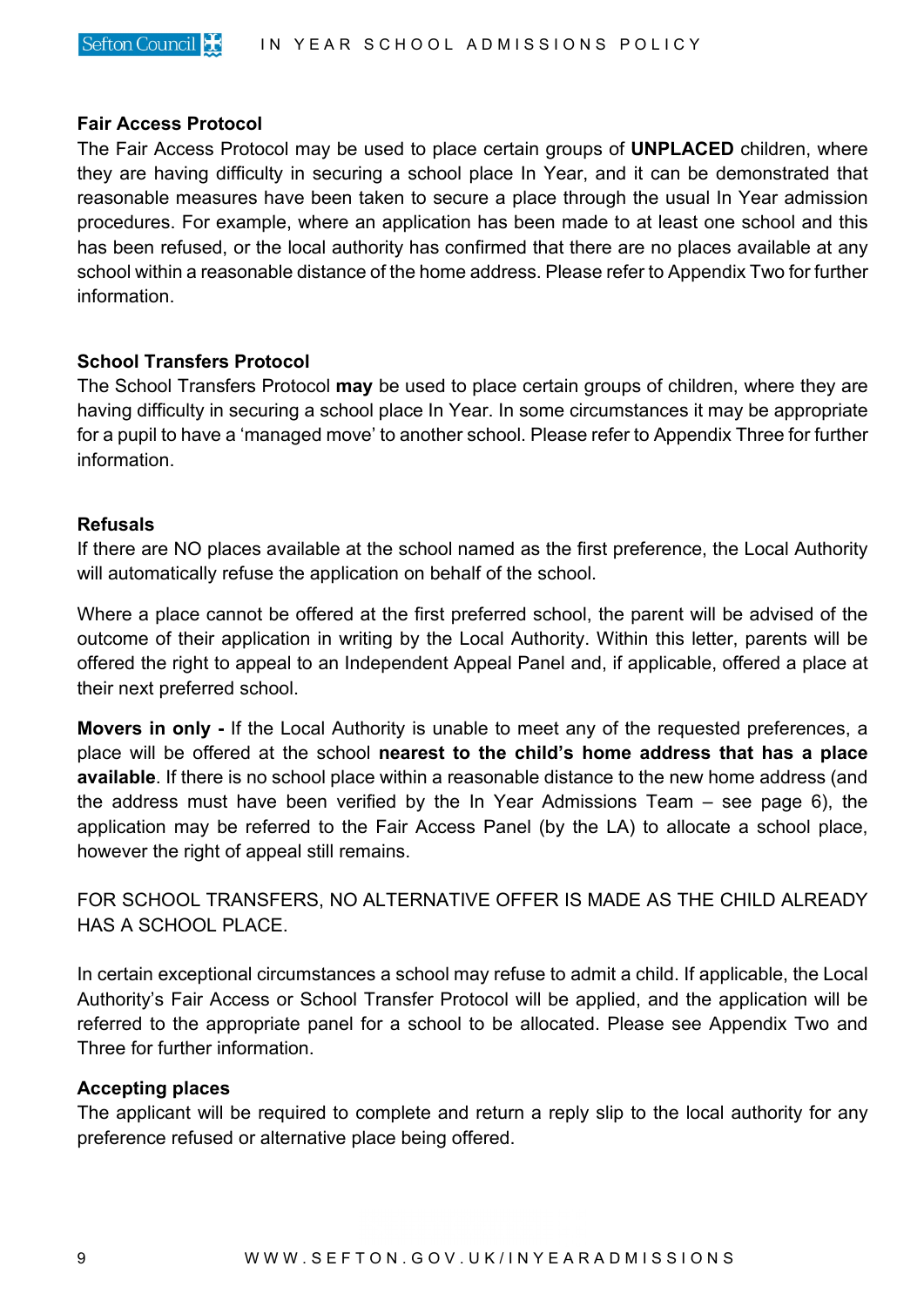

## **Appeals**

Where a place at a higher preferred school cannot be offered, applicants will automatically be offered the right of appeal for a place at any schools listed as a higher preference than the school offered. Where none of the preferred schools listed can be offered, the right of appeal will be offered for places at all schools refused.

For Community, Voluntary Controlled and the majority of Academy schools (for whom the LA administers their admission arrangements), where the right of appeal is offered an appeal form **(AP1)** and appeals information leaflet will be sent to the parent with the refusal letter. The appeals information leaflet is available online at: [www.sefton.gov.uk/schooladmissionappeals](https://www.sefton.gov.uk/schooladmissionappeals) 

For Voluntary Aided Schools, where the right of appeal is offered, the applicant will be provided with the appeals information leaflet which contains the **relevant contact details** and appeals procedure, for Voluntary Aided schools.

While an appeal is ongoing any alternative places offered will ordinarily be held for the child until the outcome of the appeal is known.

### **Waiting lists**

Sefton Local Authority will hold In Year waiting lists for all schools.

For Community, Academy and Voluntary Controlled Schools the waiting lists will be held in admissions criteria order.

For Voluntary Aided (VA) Schools, the LA will provide the school with the waiting list so the school can apply the admission criteria and advise the LA which applicant should be top of the waiting list and therefore offered the place.

Any applications for Reception and Year 7 received after the completion of the normal admissions round will be included on the relevant waiting lists which will be held until the end of the first school term.

Each applicant will only remain on the waiting list until the end of the academic year in which they apply (unless their application is received within the last few weeks of the said academic year). If an applicant wishes to remain on the waiting list after that time another request must be made for the next academic year.

The admissions criteria for individual Sefton Schools (which will be applied to applicants on a waiting list) can be found in Sefton Primary & Secondary School Admissions Information Guide which is available on Sefton's website by using the following link [www.sefton.gov.uk/admissions](http://www.sefton.gov.uk/admissions)

## **Withdrawing an offer of a place**

The School Admissions Code allows Admission Authorities to withdraw a place offered to a child if it is found that fraudulent or potentially misleading information has been provided in order to obtain a school place. This may also apply after the pupil has started at the school.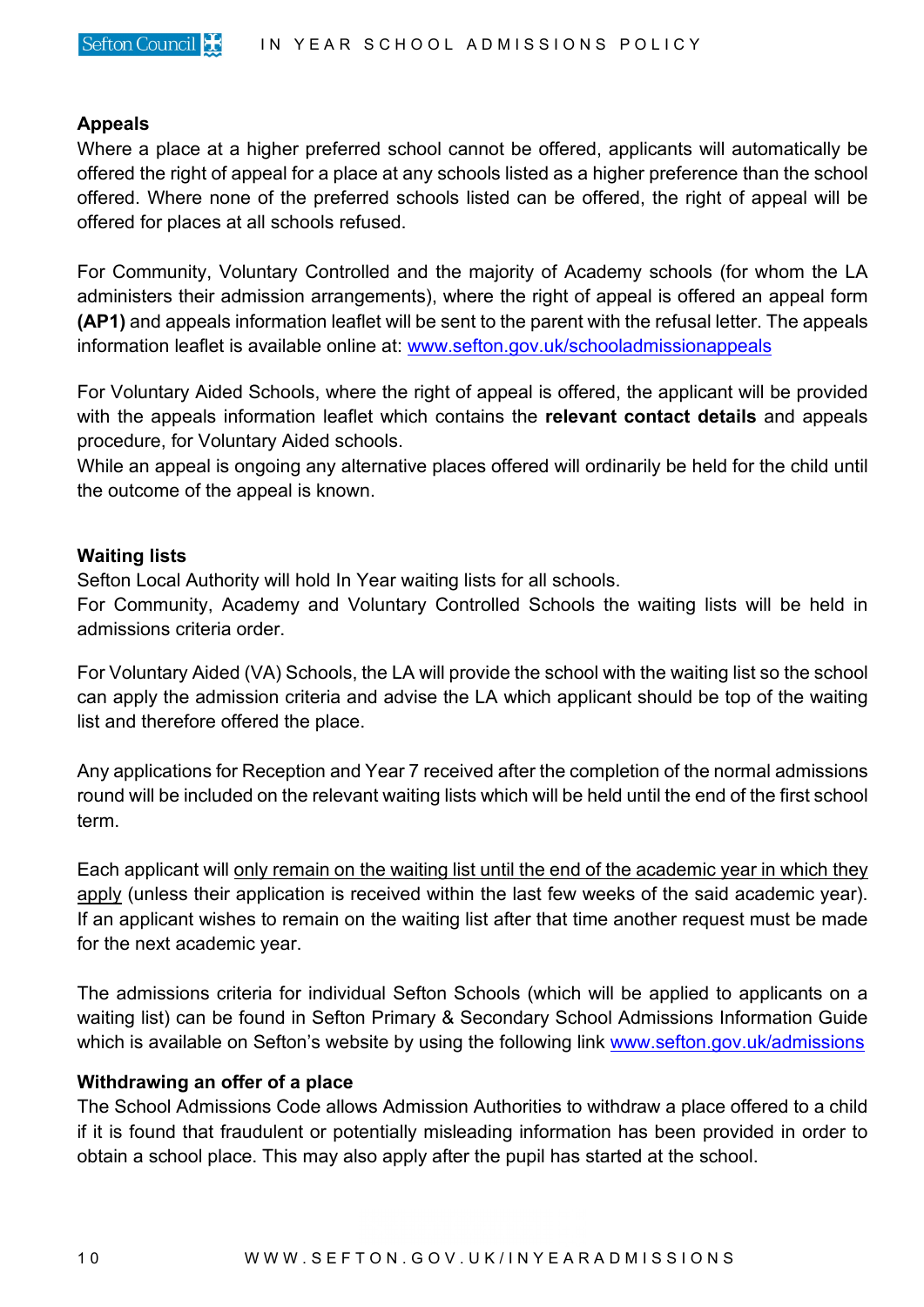### **SCHOOL ADMISSIONS CONTACTS**

The In Year Admission form (A1) and the School Transfer form (T1) & guidance notes for each application can be downloaded from the Sefton council website at: [www.sefton.gov.uk/](http://www.sefton.gov.uk/inyearadmissions) [inyearadmissions](http://www.sefton.gov.uk/inyearadmissions)

An online application system is planned for the near future. Please check the website for updates and full details of the application process. Paper copies of applications are available upon request by email: [iyadmissions@sefton.gov.uk](mailto:iyadmissions@sefton.gov.uk)

Admission appeals information leaflet is available online at: [www.sefton.gov.uk/](https://www.sefton.gov.uk/schooladmissionappeals) [schooladmissionappeals](https://www.sefton.gov.uk/schooladmissionappeals) 

Detailed admissions quides are available to view/download online at [www.sefton.gov.uk/](http://www.sefton.gov.uk/admissions) [admissions.](http://www.sefton.gov.uk/admissions) This includes 'A Guide for Parents' and 'Sefton Schools Admissions Information'. Both guides set out important information regarding the admissions process, along with the admissions criteria and Published Admission Number for all Sefton schools.

Alternatively, paper copies of all information are available on request from the School Admissions Team.

Current school place availability information can be obtained by contacting the In Year Admissions Team.

Email: [iyadmissions@sefton.gov.uk](mailto:iyadmissions@sefton.gov.uk)

Telephone: 0151 934 3590

Postal Address\*: In Year School Admissions Team Schools Regulatory Services Sefton Council Town Hall Bootle Liverpool L20 7AE

**\*Please note there are NO public reception facilities available at Bootle Town Hall for school admission enquiries. The majority of staff are not office based. All enquires can be answered by using the contact information provided above.**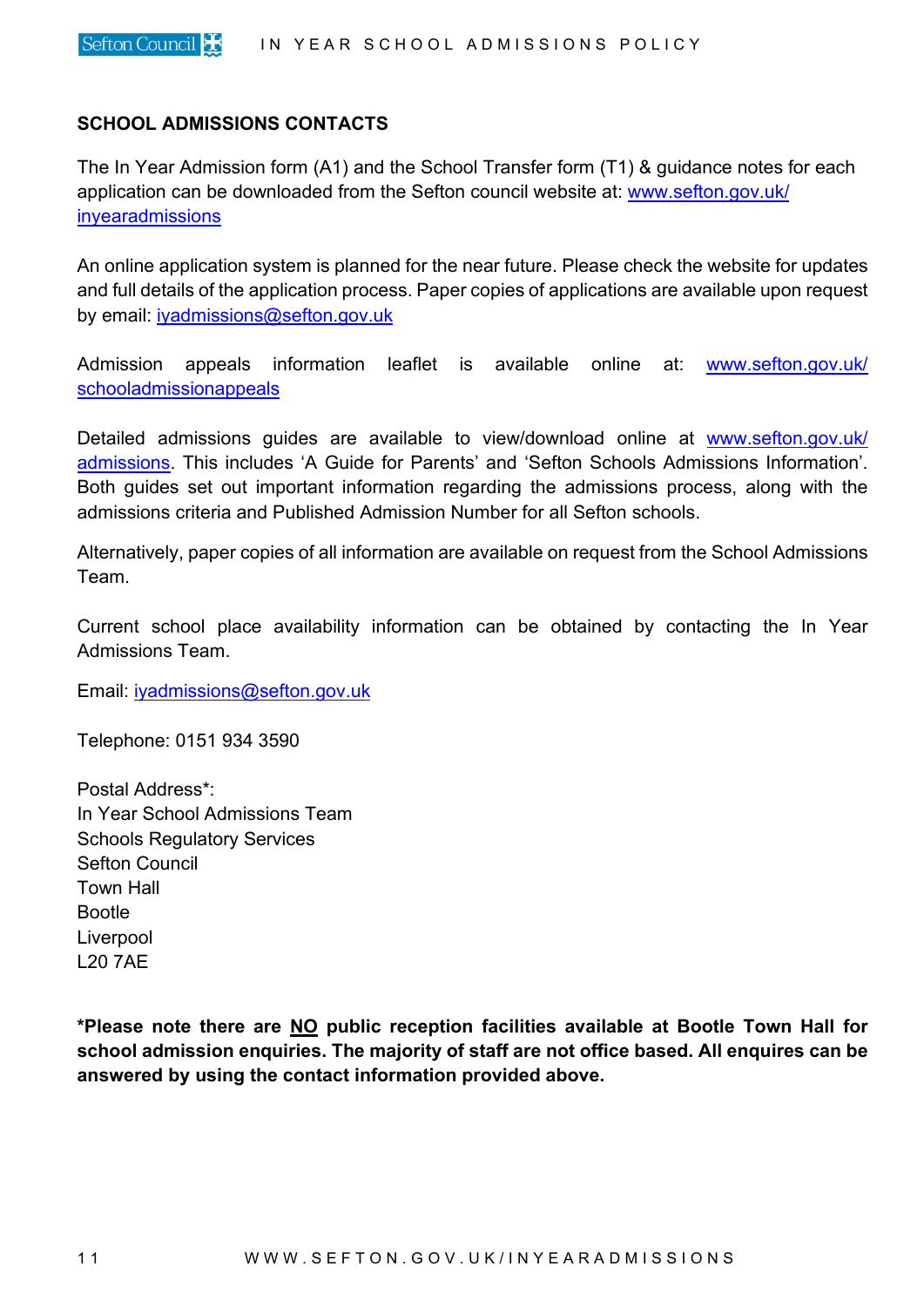## **APPENDIX ONE - Important Information For Schools Only**

All schools should allow prospective applicants to contact and/or visit their school. Schools should not agree to admit an applicant or discuss the number of available places with applicants during school visits. Enquiries about place availability should be referred to the Local Authority (LA). The LA may already be processing further applications for that school without the school yet being aware.

The Local Authority Admissions team will automatically forward any in year application forms (T1 or A1), including any additional information that has been gathered, to the relevant school **ONLY WHERE THE SCHOOL HAS PLACES AVAILABLE.**

Where a pupil is moving into Sefton from another area in the UK, the LA Admissions Team will send a request for additional information (A2) to the previous school, where possible. For children moving in from abroad parents are advised to supply their own information from the previous school (translated if necessary) if available.

Once an admission application has been forwarded to an individual school, the school can still make their own further enquiries if they wish. **The School Admissions Code 2021 para 2.28 prohibits children being refused admission because information has not been provided from their previous school.**

Schools **MUST** respond to admission requests **within 3 working days** so that the admission of the pupil is not delayed. It is the responsibility of each Voluntary Aided School to gather any supplementary faith information relating to each applicant, especially if the school is full and the applicant is to be placed on a waiting list, e.g. confirmation of baptism.

A school must inform the Local Authority if a place has been allocated at their school and the **child fails to start at the school within 10 school days.** The school should then follow the usual Children Missing Education (CME) process to establish where the child is being educated.

The Local Authority **must** be informed if a school is planning to change the admission number for any year groups (other than the normal year of entry) in time to allow the Admissions Team to adjust the electronic database, and for parents/carers to be provided with accurate place availability information. **It is therefore imperative that the data held in the school's database is accurate, up to date and transferred to the LA on regular basis (if applicable).** If the LA is unsure as to whether a place is available or not we will contact the school directly before allocating or refusing an application.

To confirm any adjustment to the admission number for specific year groups, the Headteacher should contact the In Year Admissions Team [iyadmissions@sefton.gov.uk](mailto:iyadmissions@sefton.gov.uk) requesting that the Local Authority adjusts '*intake'* numbers. For Community and Voluntary Controlled schools where the LA is the admission authority, the decision to amend the number will be discussed with relevant senior officers before a decision is confirmed.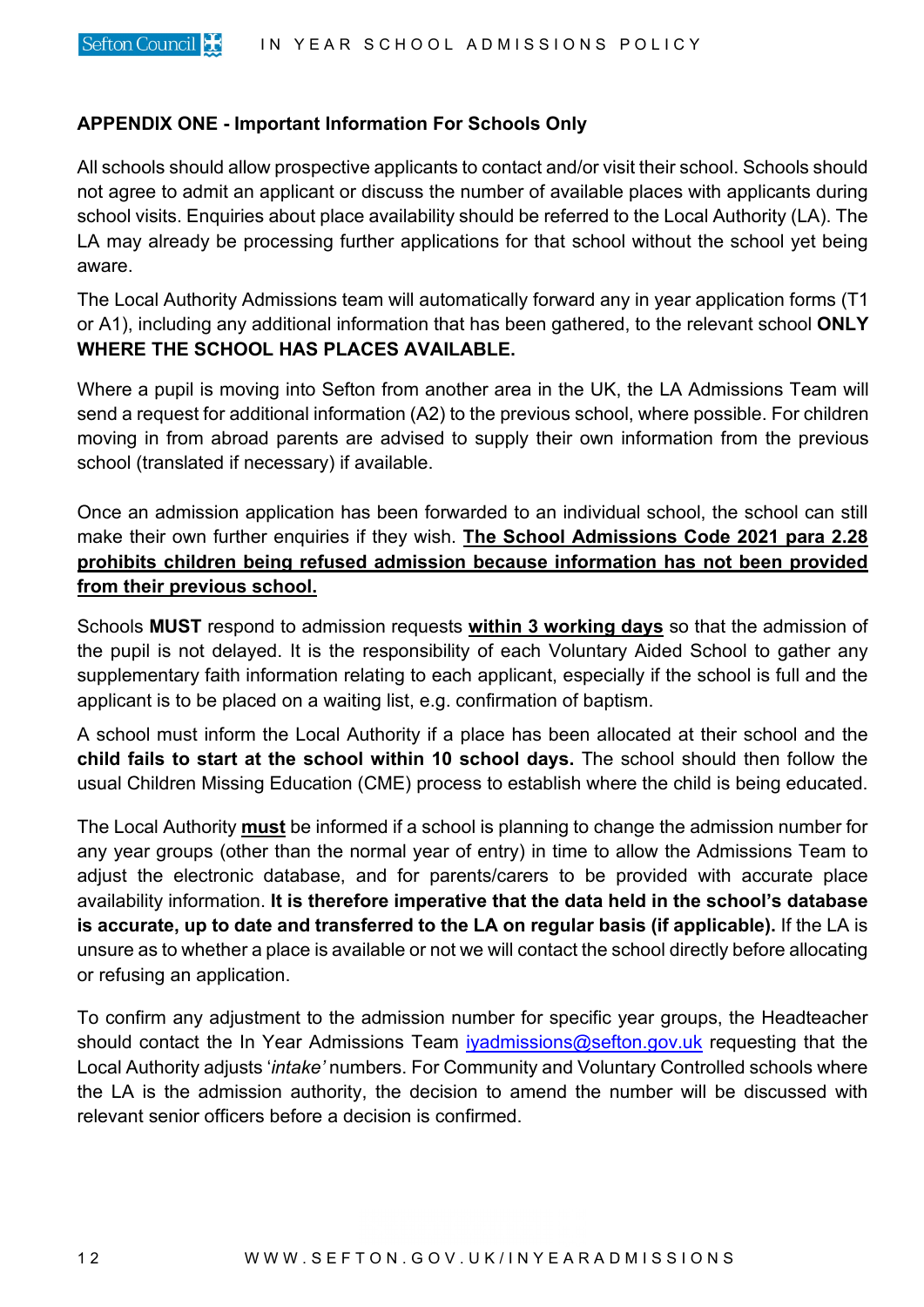## **APPENDIX TWO - Fair Access Protocol**

#### **1. Background and Legislation**

The School Admissions Code 2021 identified that a Local Authority is required **by law**, to have a Fair Access Protocol that has been developed and agreed with **the majority** of schools within its area to ensure that:

- 1) Outside of the normal admissions round, unplaced and vulnerable children, are found and offered a school place quickly, so that the amount of time any child is out of school is kept to a minimum.
- 2) To identify how the Local Authority will use its provision to ensure that the needs of pupils who are not ready for mainstream schooling are met.
- 3) To ensure that no school (including those with places available) is asked to admit a disproportionate number of children that have been excluded or who have challenging behaviour.
- 4) It is a **mandatory requirement** of the School Admissions Code that all admission authorities including Trust Schools, Free Schools and Academies shall participate in their Local Authority's Fair Access Protocol, even if they were not included in the majority of schools that agreed the protocol.

# **The Fair Access Protocol may only be used to place certain groups of vulnerable and/or hard to place children, where they are having difficulty in securing a school place in-year, and it can be demonstrated that reasonable measures have been taken to secure a place through the usual In Year admission procedures.**

For example, where an application has been made to at least one school and this has been refused, or the local authority has confirmed that there are no places available at any school within a reasonable distance.

There is no duty for local authorities or admission authorities to comply with parental preference when allocating places through the Fair Access Protocol, however parents' views should be considered.

## **2. Aims of the Fair Access Protocol**

The Sefton Fair Access Protocol is designed to:

- Be fair and transparent and have the confidence of all schools.
- Acknowledge the real need of vulnerable young people to be dealt with quickly and sympathetically thereby reducing the time that they spend out of school.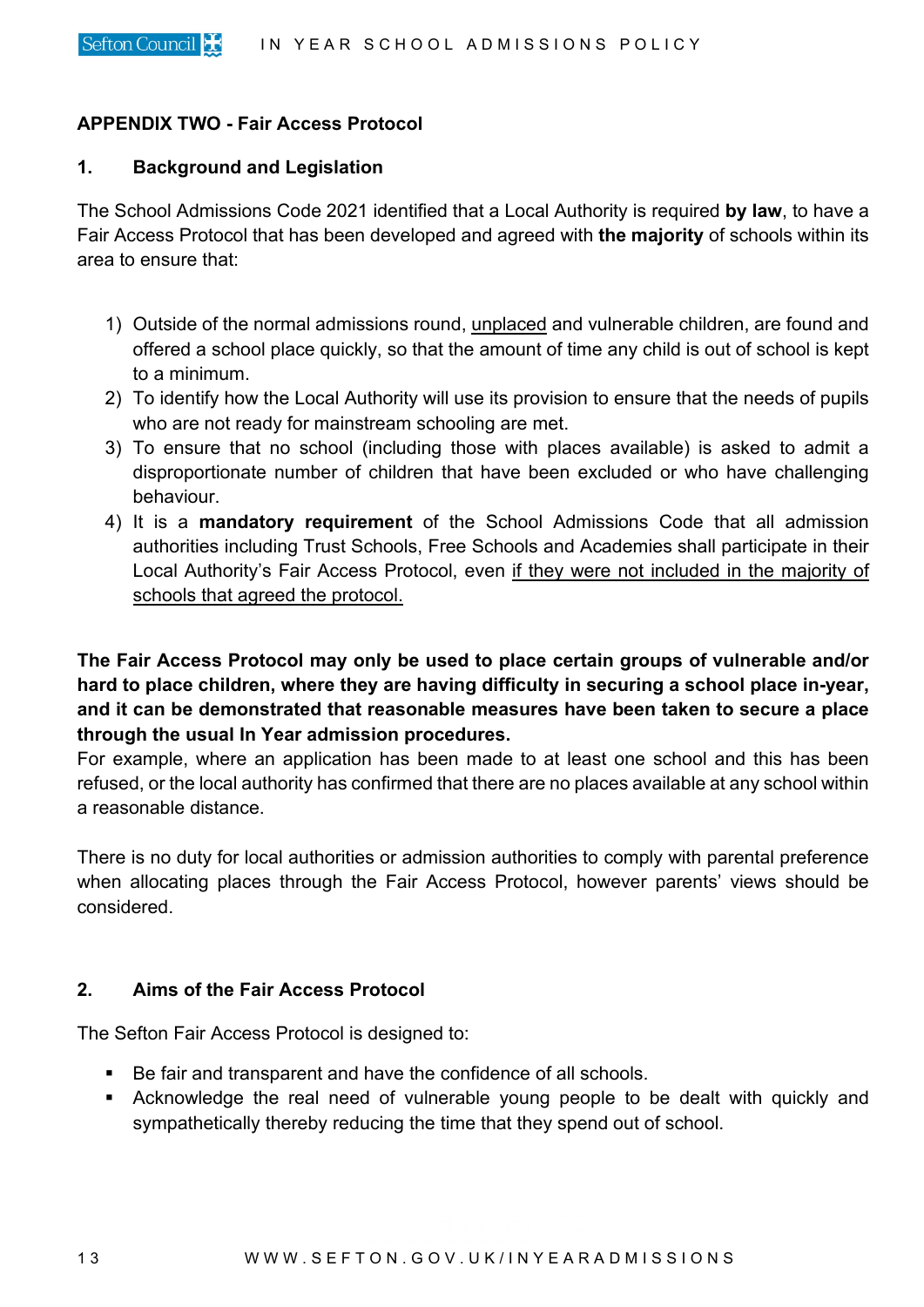Ensure that all schools admit pupils with challenging behaviour on an equitable basis, to ensure that no school (particularly those with places) is asked to admit a disproportionate number of children through the protocol.

## **3. Operating Principles of the Sefton Fair Access Protocol**

The Fair Access Protocol will operate in accordance with the agreed Sefton procedures and is underpinned by the following principles:

- **Parents retain the right to express preferences for schools via the In Year admissions** process, and will be offered the right of appeal, should their preferred schools be full, or if an application is refused by the Fair Access Panel.
- Schools must respond to admission requests **within 3 working days**, so that the admission of a pupil is not delayed. For schools which are their own admissions authority, Headteachers and Governors are asked to agree a procedure which enables decisions to be made in the requisite timescale.
- All schools in Sefton (except independent schools) must participate in the protocol and **must** admit children as soon as possible when admission has been agreed through the protocol.
- The Local Authority will take account of any genuine concerns about the admission, for example, a previous serious breakdown in the relationship between the school and the family, or a strong aversion by the family to the religious ethos of a school.
- Wherever possible, pupils with a religious affiliation should be matched to a suitable school, however, this should not override the protocol if the pupil identified for the school does not have that affiliation.
- Schools cannot cite oversubscription as a reason for not admitting a pupil under the protocol.
- Children recommended for admission to a school through the protocol will be given priority over any others on a waiting list or awaiting appeal.
- The needs of the child and the schools considered will be the joint focus of any discussions surrounding an admission to school. This protocol will be used to ensure no child is disadvantaged and the protocol cannot be "cited" by a school to avoid admission if a decision has been made through the Fair Access Panels. The decision of the Panel is **FINAL**.

## **4. Role of Fair Access Panel**

There are two panels (one for secondary schools and one for primary schools). The panels will meet on a regular basis, currently every 2 weeks. The timetable for meetings will be agreed before the start of each academic year. The panels will vote and make a decision/recommendation for each application.

The composition of the two panels are as follows:

■ Chair (rotating) - Headteacher or Deputy Heads/Assistant Heads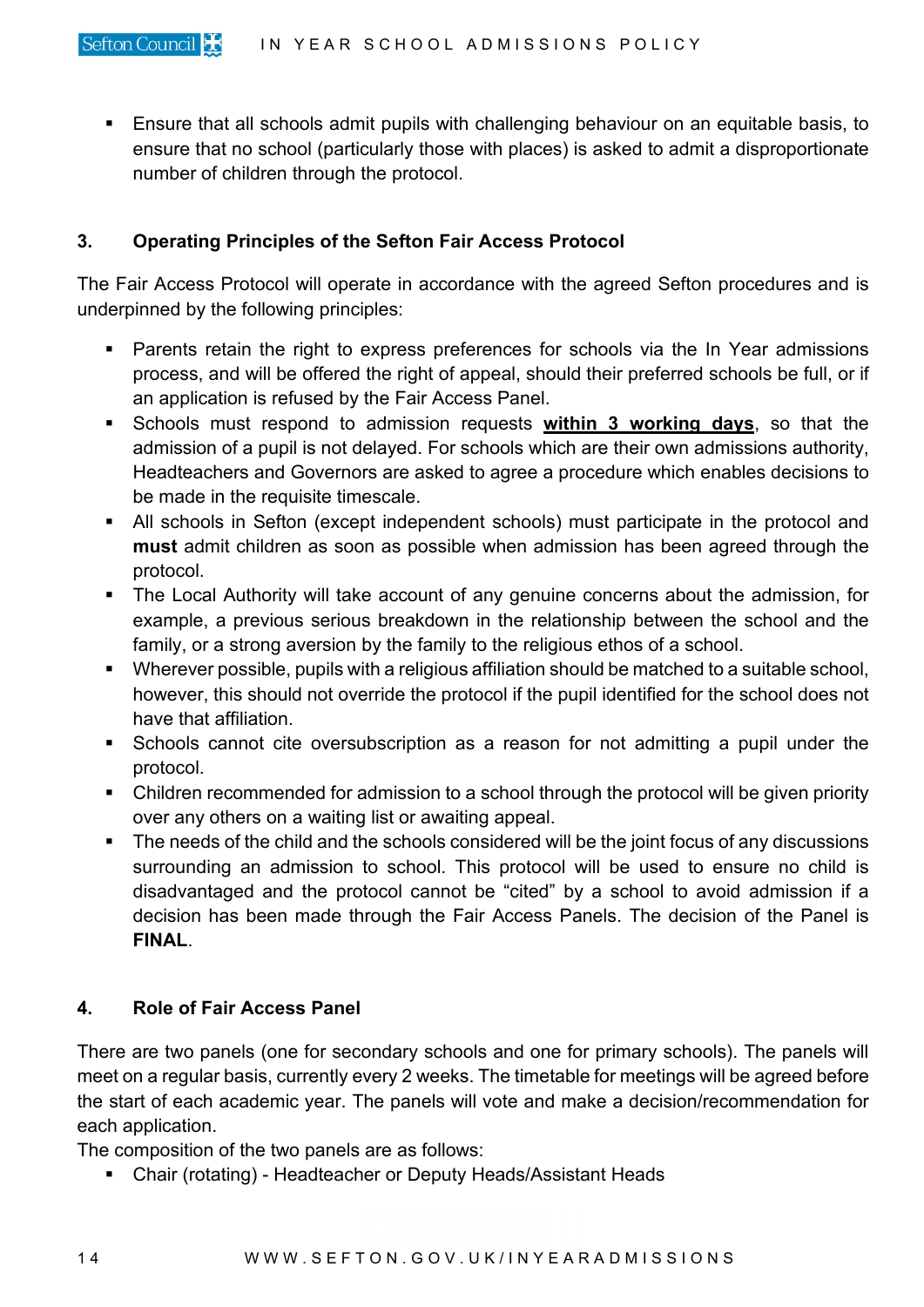- Headteachers/Deputy Headteachers/Assistant Headteachers/nominated representatives from all Community, Voluntary Aided, Voluntary Controlled and Academy schools.
- **Representative of Sefton Pupil Referral Unit**
- Representative from Special Educational Needs & Disability Service
- **Representative from Educational Psychology Service**
- **School Support Service Manager or a Senior Officer from the Local Authority**
- **Early Help Representative**
- **Fair Access Panel Administration Officer**
- **•** Other officers/professionals where necessary

#### **Panel Voting**

ONLY representatives from schools will vote on the outcome of an application.

Where a school representative wishes to discuss a child on the agenda, at a meeting they were not scheduled to attend, they will be asked to withdraw from the meeting for the panel vote**.** 

Where possible Fair Access Panel decisions will be supported by relevant information and statistics.

## **5. Statutory categories for inclusion in the Fair Access Protocol**

- Children either subject to a Child in Need Plan or a Child Protection Plan or having had a Child in Need Plan or a Child Protection Plan within 12 months at the point of being referred to the Protocol.
- Children living in a refuge or in other relevant accommodation at the point of being referred to the protocol.
- Children from the criminal justice system.
- Children in alternative provision who need to be reintegrated into mainstream education or who have been permanently excluded and are deemed suitable for mainstream education.
- Children with special educational needs (but without an Education, Health and Care plan), disabilities or medical conditions.
- Children who are carers.
- Children who are homeless.
- Children in formal kinship care arrangement.
- Children of, or who are, Gypsies, Roma, Travellers, refugees, and Asylum Seekers.
- Children who have been refused a school place on the grounds of their challenging behaviour and referred to the Protocol in accordance with paragraph 3.10 of the Code.
- Children for whom a place has not been sought due to exceptional circumstances.\*
- Children who have been out of education for four or more weeks where it can be demonstrated that there are no places available at any school within a reasonable distance of their home. This does not include circumstances where a suitable place has been offered to a child and this has not been accepted.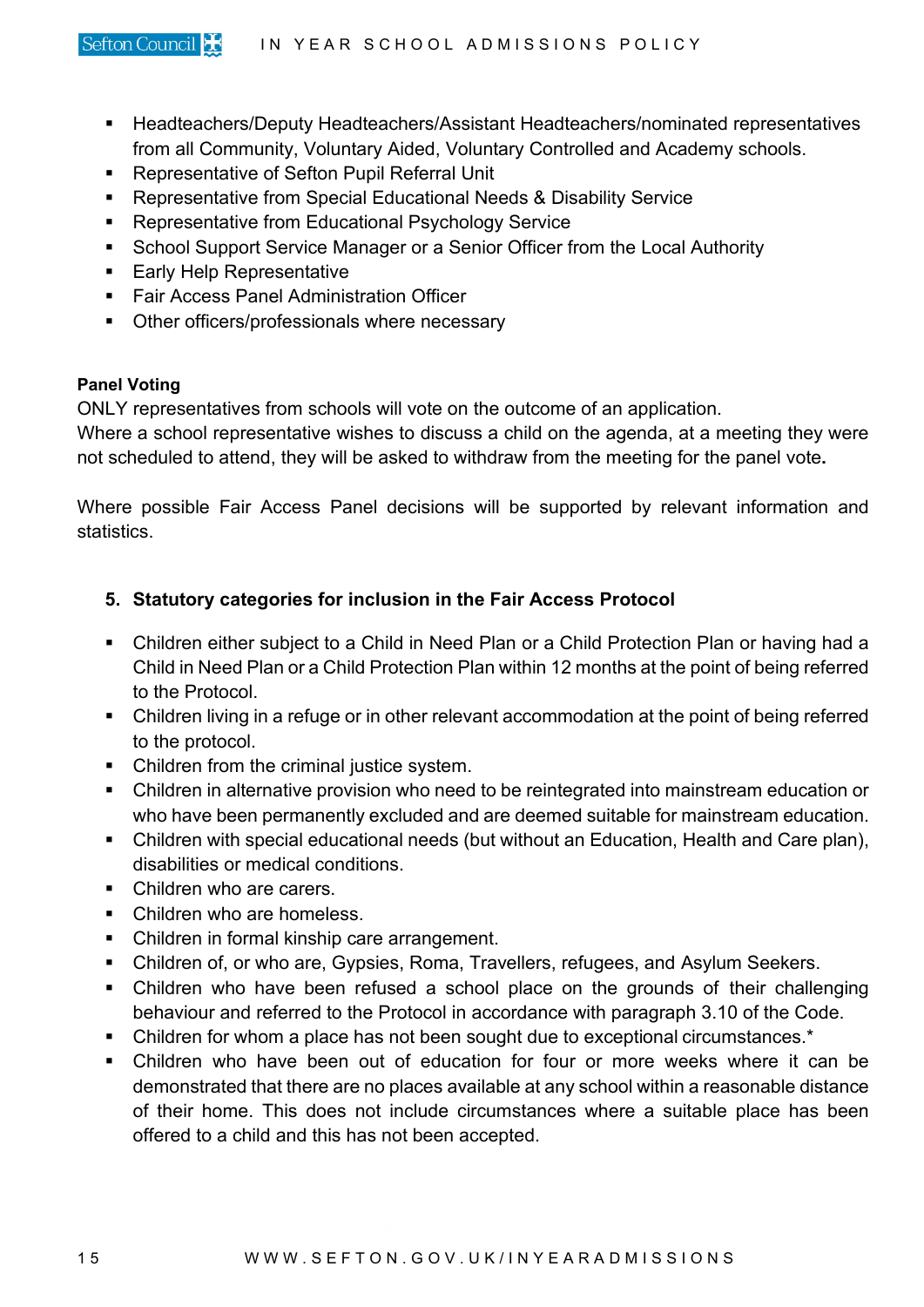Previously looked after children, for whom the Local Authority has been unable to promptly secure a school place.

\*The Local Authority (Admissions Team) will decide whether a child qualifies to be placed via the Protocol on this basis, based on the circumstances of the case.

## **6. Children excluded from the Protocol**

Children with EHCPs **are not** included in the protocol as their needs will be considered separately as part of their EHCP review. A child with an EHCP naming a school must be admitted as per paragraph 3.12 of the School Admissions Code.

Children in public care, (as per the definition set out in the code) **are not** included in the protocol as they must be admitted to a school as required by section 3.12 of the School Admissions Code.

Children who are transferring school are not 'unplaced' and are **not eligible** for referral under the Fair Access Protocol (as per paragraph 3.17 of the School Admissions Code). If necessary, children who are transferring school and may fall under a fair access category can be referred under the 'Transfer Protocol' (see separate document).

## **7. Fair Access Outcomes**

The outcomes of a Fair Access Panel meeting would be:

- 1) Offer admission to one of the preferred school(s) with the right to appeal for a higher preferred choice, if necessary.
- 2) Offer admission to an alternative school with the right to appeal for the preferred school(s).
- 3) Recommend admission to alternative provision or recommend an alternative curriculum of a practical nature. In these circumstances, the panel will discuss and agree a personalised plan for the child. Where this is the case, the appropriate panel member will contact the family to discuss this further.

## **8. Timescale for the admission of a pupil after a Fair Access Panel decision**

Arrangements for a pupil to be admitted to the allocated school should be made **as soon as possible** after the school is notified of the Panel's decision. This timeframe is set out in paragraph 3.21 of the School Admissions Code 2021.

Any difficulties or delay in the pupil being admitted to the identified placement will be brought to the attention of the School Support Service Manager, who will decide about the most appropriate response. In respect of own Admission Authority schools, the LA may approach the Office of the Schools Adjudicator (or the Secretary of State for Academies) to issue a 'Direction to Admit', if it is appropriate to do so in the circumstances of the case.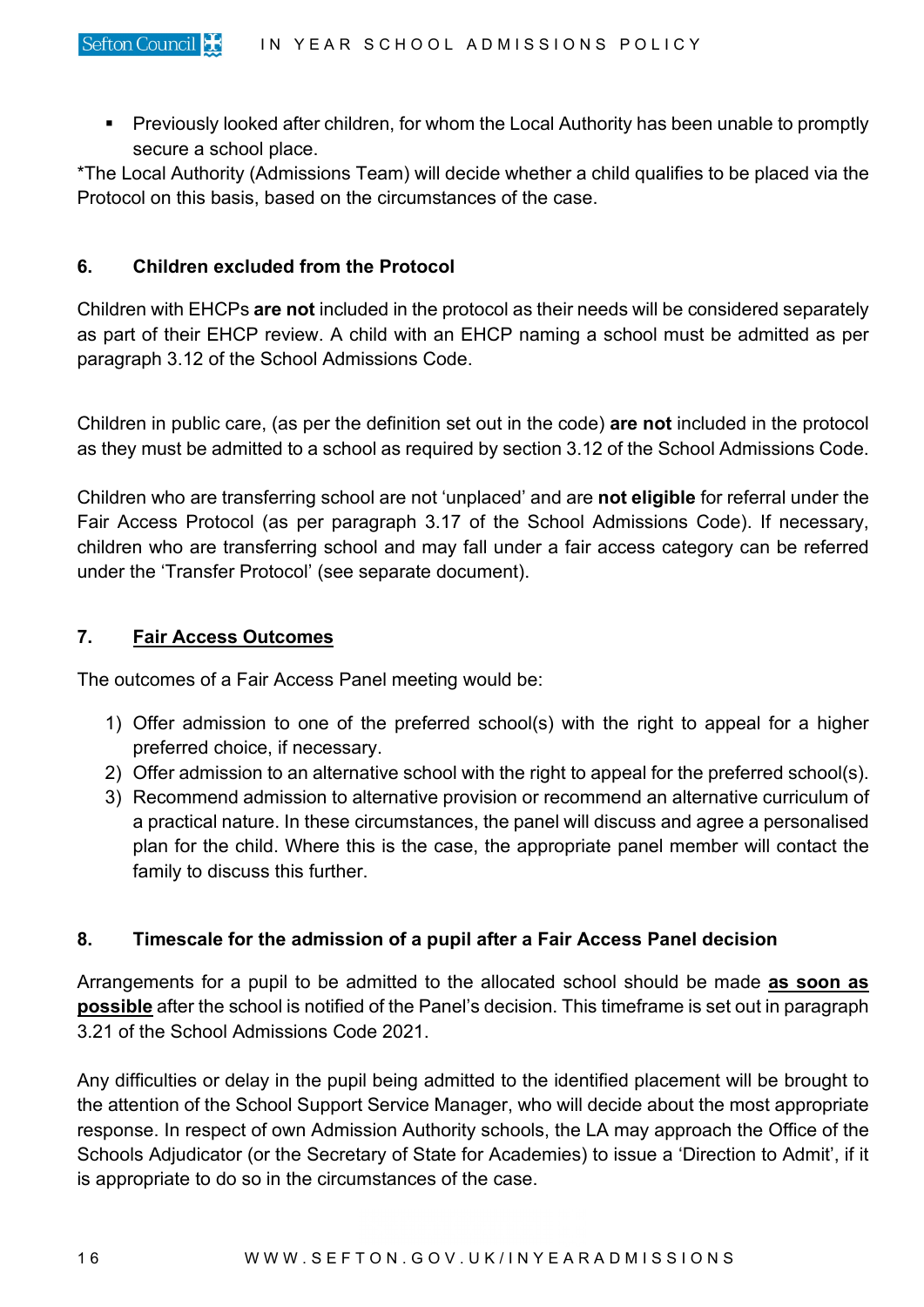## **9**. **Fair Access Statistics and Information**

An updated statistical spreadsheet should be tabled at every Fair Access Panel meeting to help support the Panel's decision making. Any request for admission via a Fair Access Panel will be supported by the appropriate information and statistics that were considered by the panel.

Should a school require further information around the decision making and consideration of schools for an individual child the LA will, upon request, share the class organisation information (primary schools only) related to each relevant school. This will allow for complete transparency around decisions of the Fair Access Panels.

The Local Authority will record all pupils placed in accordance with the provisions of the protocol and maintain accurate and up to date statistics The overall statistical information relating to Fair Access admissions will be shared at SASH and SAPH meetings once per term.

Fair Access statistical information will also be reported to the Office of the Schools Adjudicator as part of the statutory Local Authority School Admissions annual report.

## **10. Referral Process to Sefton Fair Access Panels**

**Referral 1: Admission Application Form due to a house move (form A1) naming a Sefton school**

- The Local Authority Admissions team will automatically forward any in year application forms (A1 & A2 additional information form, if available) to the school named as first preference on the application form **where the school has vacancies**.
- Once an admission application has been forwarded to an individual school, the school can still make their own further enquiries if they wish.
- If the child falls under one of the prescribed Fair Access categories (see section 5) **and** the school has an **exceptional** reason as to why the child cannot be admitted, the school MUST refer the application back to the LA. The LA will check all details including the exceptional reason why the schools feels unable to admit and, if applicable, the application will be referred through to the Fair Access Panel.
- The preferred school named on the application will be notified by email that a referral to Fair Access requesting a place in their school will take place. The admissions team will also write to the applicant informing them that the application will be referred to the Fair Access Panel.
- If an individual school does identify a particular issue in relation to an application not related to Fair Access, e.g. a particular admission may breach a court order with another family etc. the school should contact **Charlotte Royle, Principal Admissions Officer (**[charlotte.royle@sefton.gov.uk](mailto:charlotte.royle@sefton.gov.uk)**)** to discuss the issues that have been identified by the school.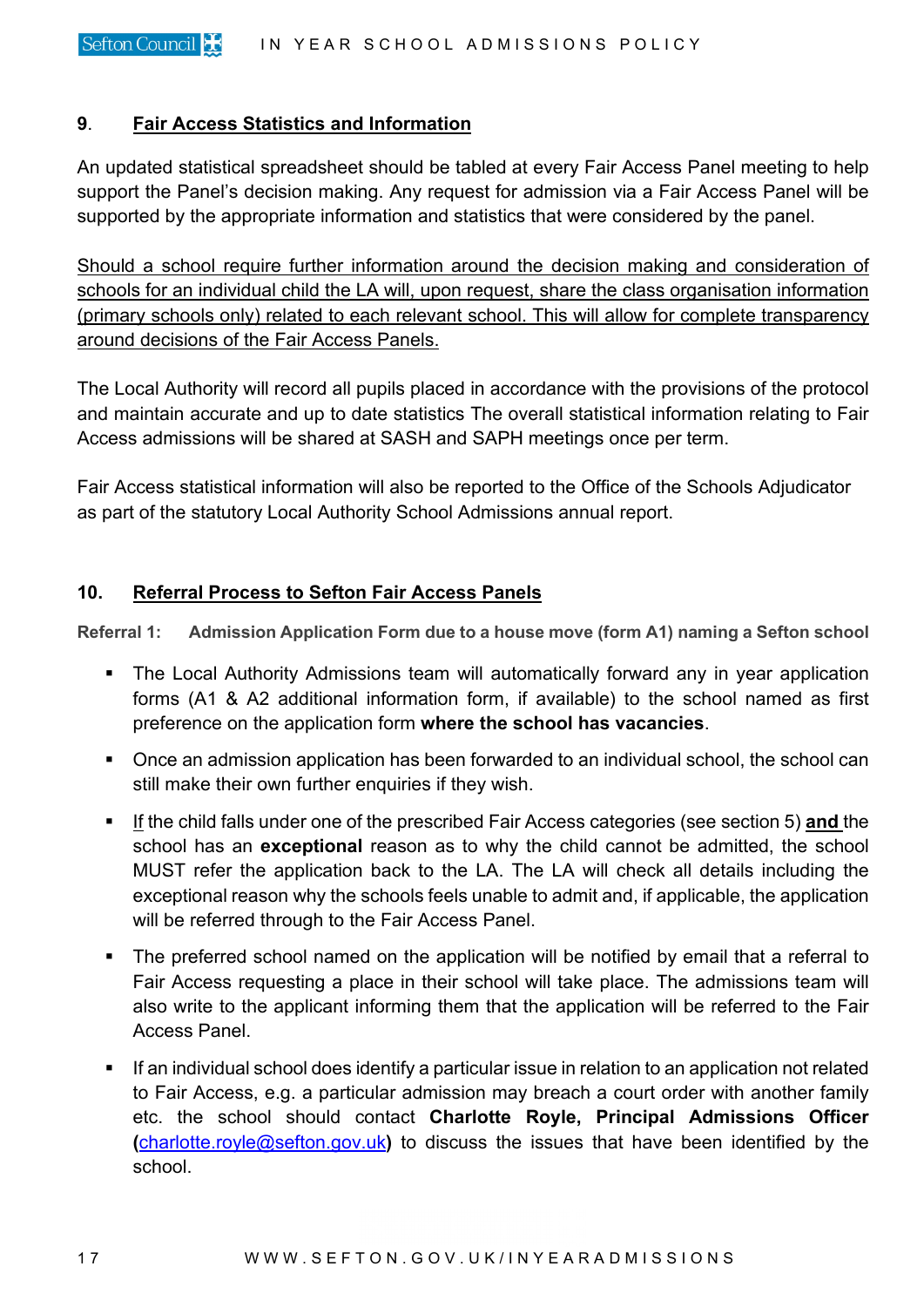If the child **does not** fall within any of the prescribed fair access categories, **the pupil MUST be admitted without delay, in accordance with the School Admissions Code. No trial periods can be requested**, as the child is unplaced.

**Referral 2: Requests for Reintegration from PRU or alternative provision into a Sefton School**

The Fair Access Panels will consider and recommend which school to approach in order to reintegrate a pupil. Where appropriate, consideration should also be given to factors such as religious affiliation, transport and other issues specific to the pupil. Re-integrations will be on a trial basis in the first instance to ensure a smooth transition for the pupil.

**Any request (or referral) for a place at Alternative Provision is outside of the protocol and must be made by the school, to the Head of the provision directly.**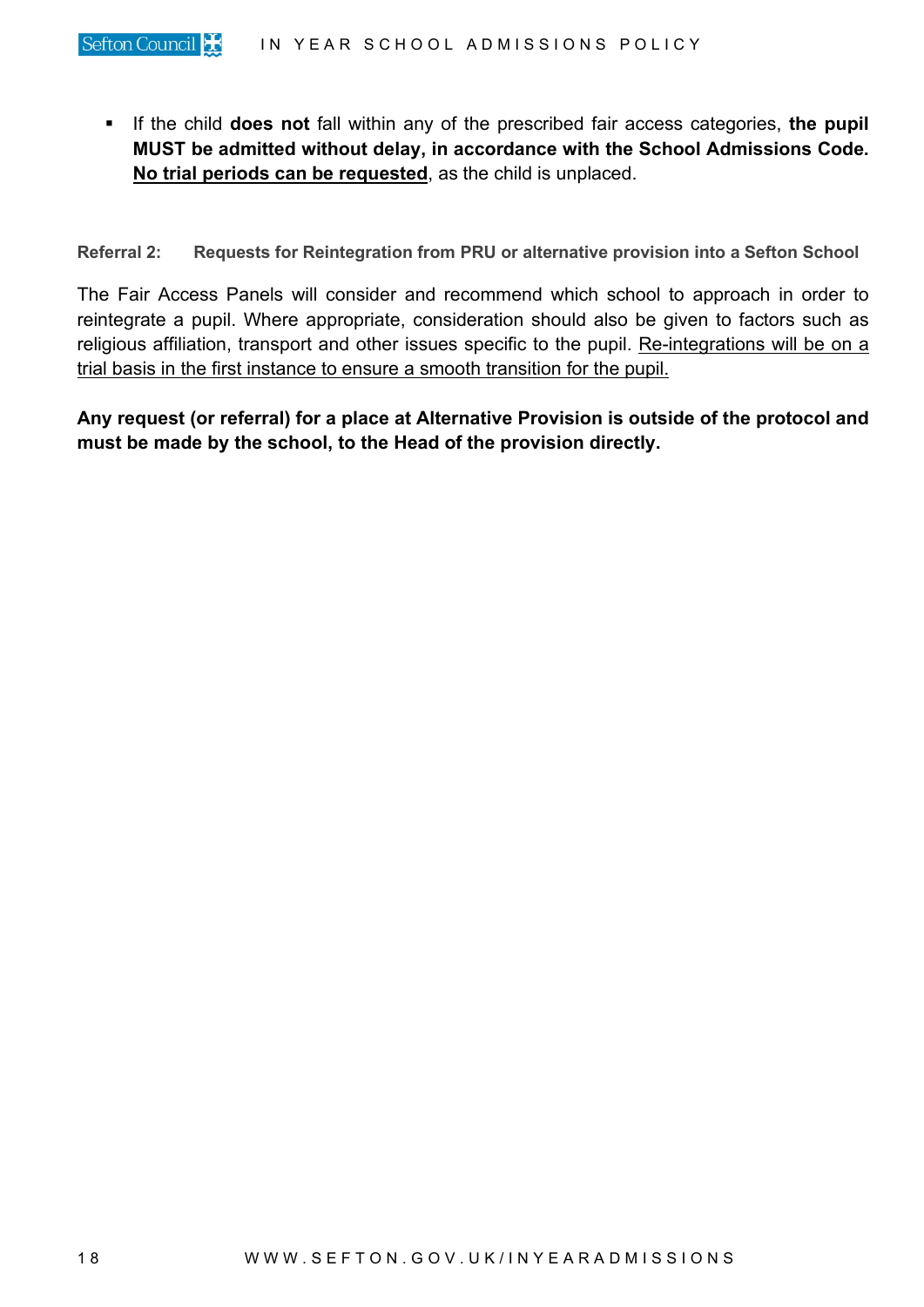## **APPENDIX THREE - School Transfers Protocol (including the Protocol for Managed Transfers)**

## **1. Background**

The School Admissions Code 2021 has clearly identified that the Local Authority's Fair Access Protocol must only be for unplaced children, and **not** pupils requesting school transfers.

To ensure that no school (including those with places available) is asked to admit a disproportionate number of children in year (outside the normal admissions round), that may fall under a Fair Access Category, a Transfer Protocol has been set up.

There is no duty for local authorities or admission authorities to comply with parental preference when allocating places however parents' views should be taken into account.

## **2. Aims of the Transfer Protocol**

The Sefton Transfer Protocol is designed to:

- Be fair and transparent and have the confidence of all schools.
- Acknowledge the real need of young people to be dealt with quickly and sympathetically thereby reducing the time that they spend out of school (if applicable).
- **Form part of a graduated response to improve attendance and avoid suspensions or a** permanent exclusion.
- Ensure that all schools admit pupils with challenging behaviour on an equitable basis to ensure that no school (particularly those with places) is asked to admit a disproportionate number of children through the protocol.

## **3. Operating Principles of the Sefton Transfer Protocol**

The Transfer Protocol will operate in accordance with the agreed Sefton procedures and is underpinned by the following principles:

- Parents retain the right to express preferences for schools via the In Year admissions process, and will be offered the right of appeal, should their preferred schools be full, or if an application is refused by the Transfer Panel.
- Schools must respond to admission requests **within 3 working days** so that the admission of a pupil is not delayed. For schools which are their own admissions authority, Headteachers and Governors are asked to agree a procedure which enables decisions to be made in the requisite timescale.
- All schools in Sefton (except independent schools) must participate in the protocol and **must** admit children as soon as possible when admission has been agreed through the protocol.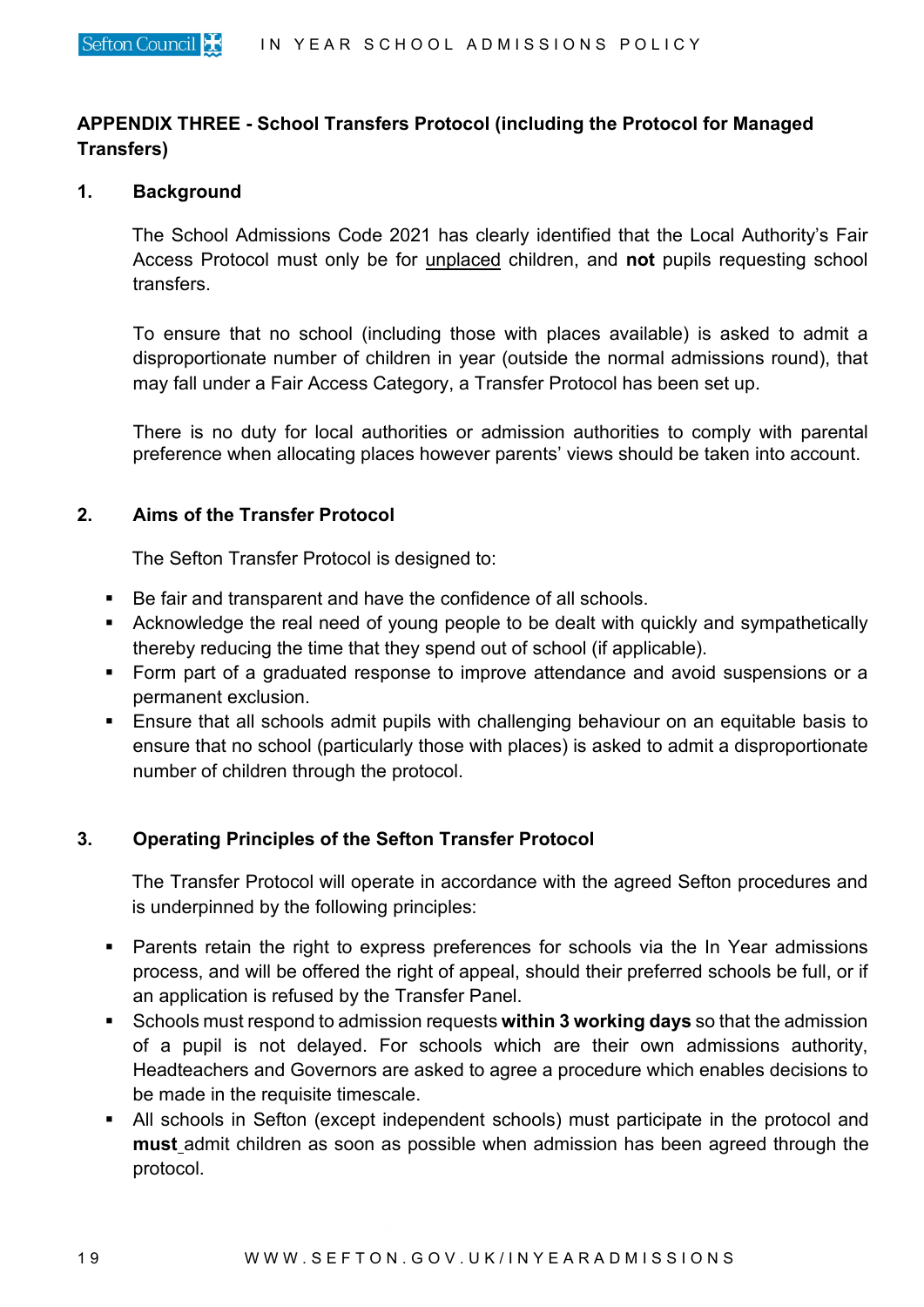- **The Local Authority will take account of any genuine concerns about the admission, for** example a previous serious breakdown in the relationship between the school and the family, or a strong aversion by the family to the religious ethos of a school.
- The needs of the child and the schools considered will be the joint focus of any discussions surrounding an admission to school. The decision of the Panel is **FINAL**.

## **4. Role of the Transfer Panel**

There will be two panels (one for secondary schools and one for primary schools). The panels will meet on a regular basis, at the same time as the Fair Access Panel. See the Fair Access Protocol for further details regarding the panel.

## **5. Categories for inclusion in the Transfer Protocol**

**Referral to the panel is ONLY when a school has refused to admit a child upon initial request**.

- All statutory categories as outlined in the Fair Access Protocol.
- **Pupils who transfer schools 3 times or more within a local area (with no house moves).**
- Children who have been Electively Home Educated requesting a school place (these will be a FULL admission and not a managed transfer).

# **SCHOOLS are encouraged to COMPLETE A TRANSFER FORM (TR1) for pupils in the following categories:**

- Pupils in Year 6 and Year 11 requesting a school to school transfer within Sefton without a house move.
- **Pupils with an ongoing and current number of internal or external suspensions.**
- **Pupils at risk of permanent exclusion where the behaviour of the pupil is of ongoing** concern to those professionals involved.
- Pupils who are not attending and have been absent from school for **20 or more days** and schools cannot secure the attendance of the child at their school.
- **Pupils using a Learning Support/Inclusion Unit or Alternative Provision, commissioned by** the school, where the child does not have an Education, Health and Care Plan.
- Where concern is raised by current school that staying in the current provision is not appropriate due to reasons not mentioned above (to be agreed by Principal Admissions Officer).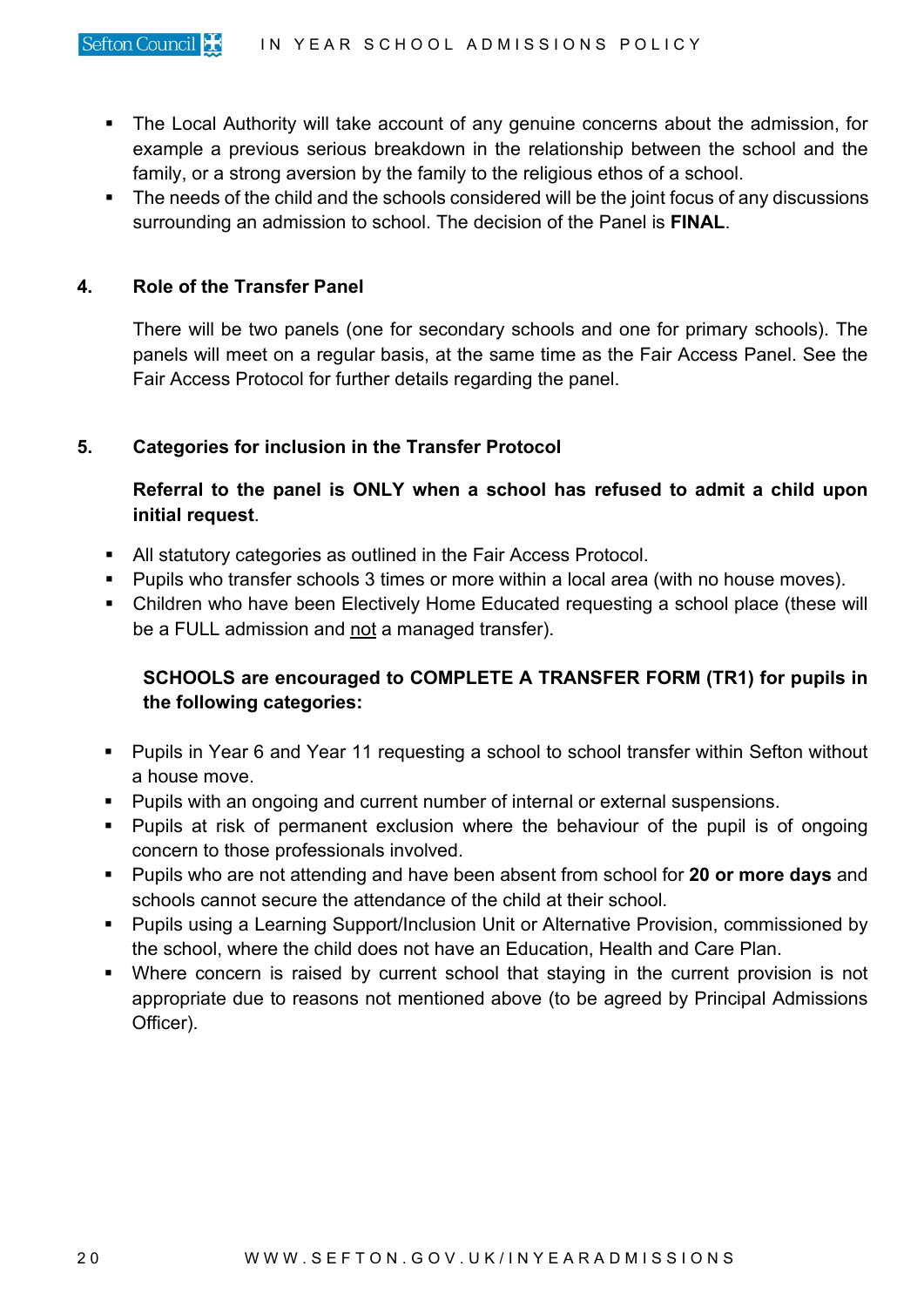## **6. Children excluded from the protocol**

Children with EHCPs **are not** included in the protocol as their needs will be considered separately as part of their EHCP review. A child with an EHCP naming a school must be admitted as per paragraph 3.12 of the School Admissions Code.

Children in public care, (as per the definition set out in the code) **are not** included in the protocol as they must be admitted to a school as required by section 3.12 of the School Admissions Code. Please contact Charlotte Royle (see page 9) with regard to any looked after child requiring a school transfer.

## **7. Transfer Protocol Outcomes**

The outcomes of a Transfer Panel meeting would be:

- 1) Offer admission to one of the preferred school(s) with the right to appeal for a higher preferred choice, if necessary.
- 2) Offer admission to an alternative school with the right to appeal for the preferred school(s).
- 3) Recommend that the pupil remains at their current school with the right to appeal offered for the preferred school(s).
- 4) Agree/recommend a managed transfer (see section 11).
- 5) For a pupil resident in other Local Authority areas ONLY agree/recommend a trial placement (see section 12).
- 6) Recommend admission to alternative provision or recommend an alternative curriculum of a practical nature. In these circumstances, the panel will discuss and agree a personalised plan for the child. Where this is the case, the appropriate panel member will contact the child and the family to discuss this further.

## **8. Timescale for the Admission of a Pupil after a Transfer Panel Decision**

Arrangements for a pupil to be admitted to the allocated school should be made **as soon as possible** after the school is notified of the Panel's decision.

Any difficulties or delay in the pupil being admitted to the identified placement will be brought to the attention of the School Support Service Manager, who will decide about the most appropriate response. In respect of own Admission Authority schools, the LA may approach the Office of the Schools Adjudicator (or the Secretary of State for Academies) to issue a 'Direction to Admit', if it is appropriate to do so in the circumstances of the case.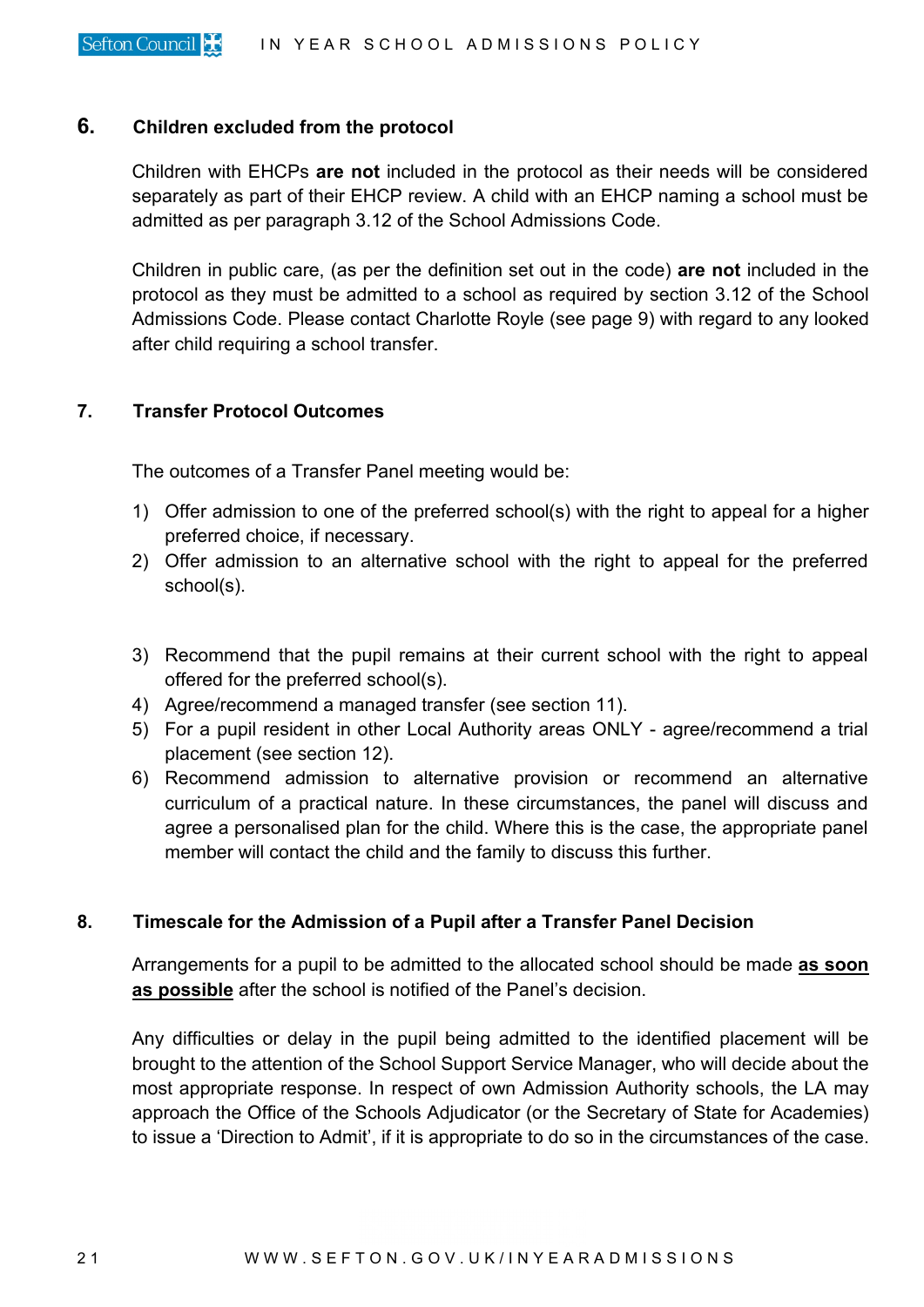## **9. Statistics and Information**

An updated statistical spreadsheet should be tabled at every panel meeting to help support the panel's decision making. Any request for admission via a Transfer Panel will be supported by the appropriate information and statistics that were considered by the panel. Should a school require further information around the decision making and consideration of schools for an individual child the LA will, upon request, share the class organisation information (primary schools only) related to each relevant school. This will allow for complete transparency around decisions of the Transfer Panels.

The Local Authority will record all pupils placed in accordance with the provisions of the protocol and maintain accurate and up to date statistics. The overall statistical information relating to Transfer Panel admissions will be shared at SASH and SAPH meetings once per term.

## **10. Referral process to Sefton Transfer Panel**

### **Referral 1: School completes Managed Transfer Request (form TR)**

- A managed transfer request to the relevant panel will be made by the pupil's current/home school via the admissions team. All managed transfers must be requested through the relevant Transfer Panel using the appropriate form (form TR1).
- Any managed transfer should be with the full agreement of the parent/carer.
- **The Transfer panel may recommend a managed transfer takes place between two schools** and this must therefore be implemented by both schools, using the agreed criteria below.
- A transfer school can be suggested or identified on the transfer request form by the home school and parent, although the panel will make a final recommendation on which school to approach in order to request the managed transfer. Where appropriate, consideration should also be given to factors such as religious affiliation, transport and other issues specific to the pupil.
- The managed transfer should form part of the pupil's PSP, IBP, IEP or pupil profile.

## **Referral 2: Application for a School Transfer (form T1)**

- Where a transfer request is submitted the application is processed under the standard In Year admissions process. All applications will be sent to the school for consideration (unless the school is full).
- If the school do not feel they can offer a place to the pupil concerned, they must advise the admission team as to the reason why they are refusing admission.
- If the transfer request falls under the categories listed in Section 5 and the school can demonstrate that admitting another pupil would be detrimental to the school, then the application will be passed to the transfer panel for discussion.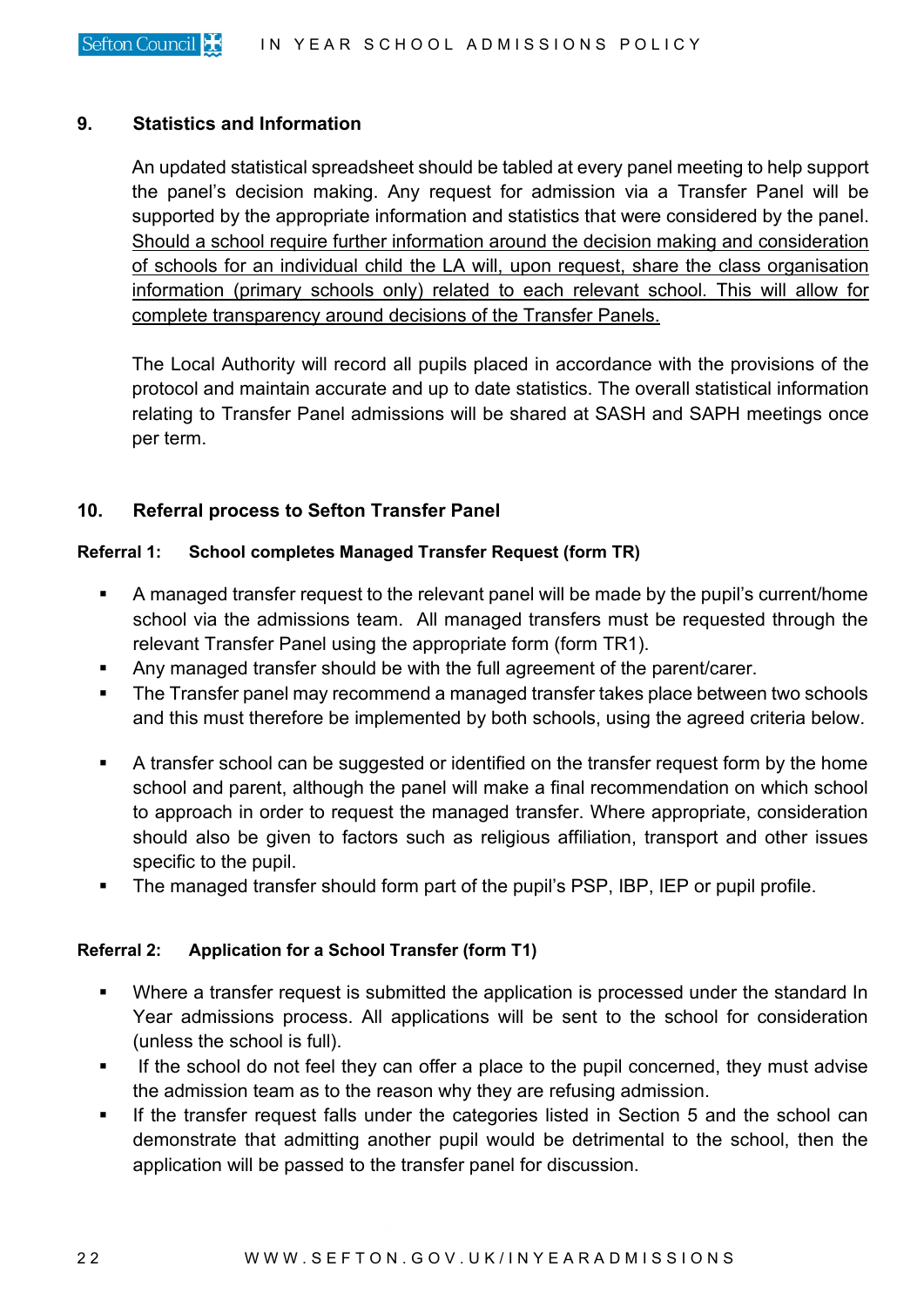**• Once an application is referred to the Transfer Panel the same outcomes outlined under** section 7 will apply.

### **11. Managed Transfer Process**

A meeting should be arranged at the receiving school with representatives from both home and receiver school present.

For managed transfer to be successful the criteria (shown below) should be agreed with the pupil/parents/carers at the beginning of the managed transfer period. Parents, pupils and the schools will therefore be aware as to what is expected of them, and how a managed transfer can be cancelled if the criteria are not met during the managed transfer period.

- 1. The receiving school should support the pupil and family in settling into the receiving school. This will include regular meetings and reviews with pupils and parents/carers.
- 2. Pupils should aspire to have 100% attendance during the managed transfer period.
- 3. Pupils must be punctual during the managed transfer.
- 4. Pupils must not present persistent disruptive behaviours in school.

The receiving school can terminate the managed transfer if the agreed criteria are not met by meeting with family to inform them that the managed transfer is being terminated and then informing the home school that the managed transfer has been terminated and that the child will be returning to the home school.

- The managed transfer will normally last for **8 weeks** however, in exceptional circumstances the Transfer Panel can agree an extension up to a maximum of 12 weeks, after which point a decision will be made to either complete the transfer or the pupil will return to the home school.
- Review dates will be set at the start of the managed transfer.
- There will be a review of progress after **4 weeks** of the managed transfer starting.
- The home school MUST retain the pupil on roll for this time, recording the information as dual registration (code D). The receiving school also registers the pupil as dual registration and marks them accordingly. **The receiving school must notify the home school if the pupil is absent during the trial period in order for their records to be kept up to date.**
- The receiving school and the home school will draw up a clear plan of support for the pupil, both prior to entry and during the managed transfer period, drawing on all available and appropriate resources. Throughout the managed transfer period the home school should have a role in monitoring the plan.
- At the end of the managed transfer period **(8 weeks)** the receiving school should make a final decision as to the permanency of the transfer. Either the pupil will transfer on to the roll of the receiving school, an extension to 12 weeks will be agreed or the transfer ends and the pupil will return to the home school, with the option of a re-referral to the panel.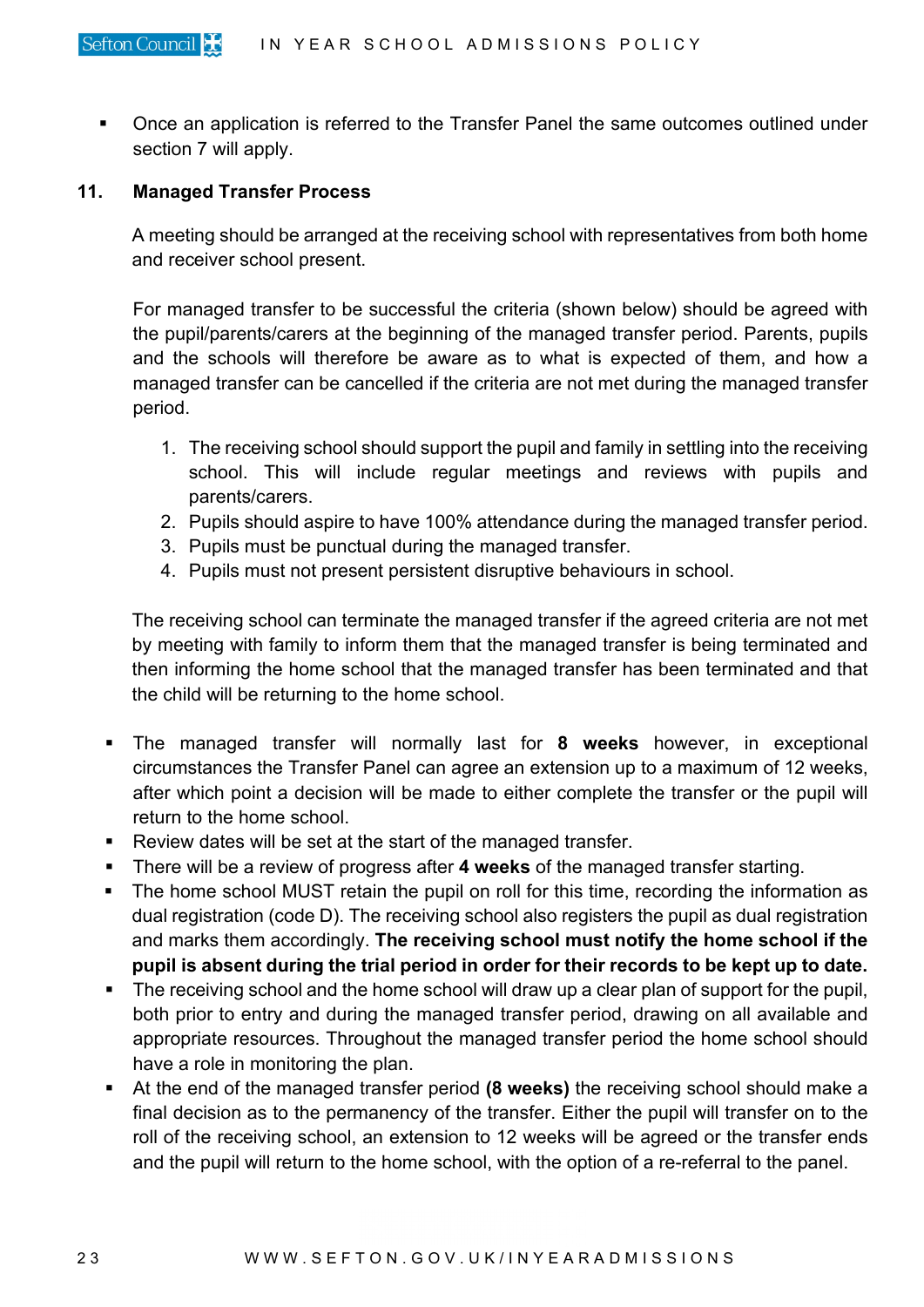- If the transfer is not successful after the agreed transfer period, the child must return to the home school. Under no circumstances can the home school refuse to take the child back into school or remove the child from their roll. If any school removes a child from their roll whilst a managed transfer or trial is being undertaken or has finished, the Local Authority will report the school to the Regional Schools Commissioner and the Chair of Governors, as removing a child from roll in these circumstances is a safeguarding issue.
- **If the managed transfer is successful and the pupil is formally admitted, schools must** ensure registration is recorded correctly (i.e. main single registration)
- All schools should act in a spirit of partnership and co-operation for the managed transfer arrangements to work.

### **Review of Managed Transfer**

A pupil who may continue to display some challenging behaviour and low level behaviour issues will not be adequate reason for ending a managed transfer. Were attendance is an issue, the receiving school would have to demonstrate that they have made every possible effort including meetings with parents and utilise attendance procedures.

If the receiving school considers that the transfer is breaking down it must organise a review meeting with the home school, parents and child and any other interested parties to discuss issues raised.

**With any ongoing managed transfer, the receiving school should automatically send an update to the Transfer Panel Administrator 5 days before each panel meeting, so that the appropriate minutes can be updated, and all information prepared prior to the next meeting of the Transfer Panel.** Email [FairAccess.Admin@sefton.gov.uk](mailto:FairAccess.Admin@sefton.gov.uk)

## **Exceptions to the standard Managed Transfer period**

Year 6 & Year 11 children who have an agreed managed move the pupil will be 'main' dual registered with the home school until after the KS2/SATs/GCSE's have taken place, unless both schools agree to make the move permanent.

## **Pupil Registration Responsibilities for Both Schools**

- 1. At the start of the managed transfer, the home school should change this status to main registration base with dual.
- 2. The school offering the pupil a place on a managed transfer basis (receiving school) should record the pupil with an enrolment status of dual subsidiary reg base. At the end of the specified period of the managed transfer the pupil's enrolment status must be changed to reflect the outcome of the managed transfer.
- 3. Where the managed transfer is successful, the home school with enrolment status will take the pupil off roll in parallel to the receiving school changing the pupil's enrolment status single registration at this school.